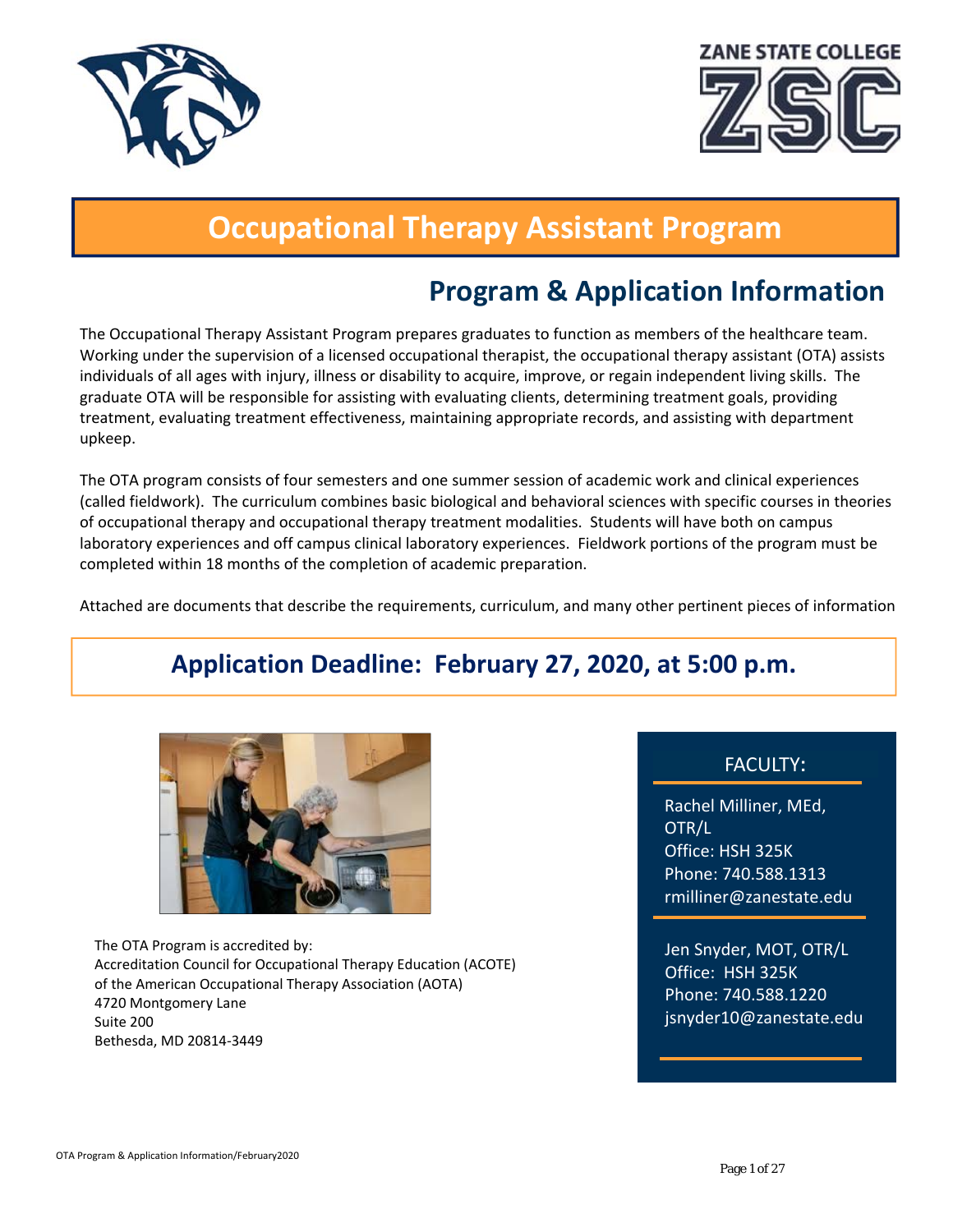## **HEALTH PROGRAMS APPLICATION COVER PAGE**

| Phone #: |  |
|----------|--|
|          |  |

| E-Mail: |  |
|---------|--|
|         |  |

Student ID #: New York 2014

Programs Applying For:

- Applicants are required to indicate a minimum of two and a maximum of three programs/degrees, ordered according to your preference as number 1, 2, or 3.
- You must submit ALL required application materials for EACH of your 1<sup>st</sup>, 2<sup>nd</sup>, and 3<sup>rd</sup> program selections below. Duplicate requirements for two or more programs can be noted as, "See page of section."

#### **Selective Programs**

#### Non-selective Programs

- Medical Laboratory Technician (MLTP) \_\_\_\_\_\_ Health Information Management (HIMT)
- Cocupational Therapy Assistant (OTAP) \_\_ Medical Assisting (MEDA)
- Physical Therapist Assistant (PTHA)
- Radiologic Technology (RADT)

### Completed folders are to be submitted in one of two ways:

- $1.$ Mailed to: Zane State College/Health Science Hall 1555 Newark Road Zanesville OH 43701
- 2. OR dropped off in the reception area of Health Science Hall, H325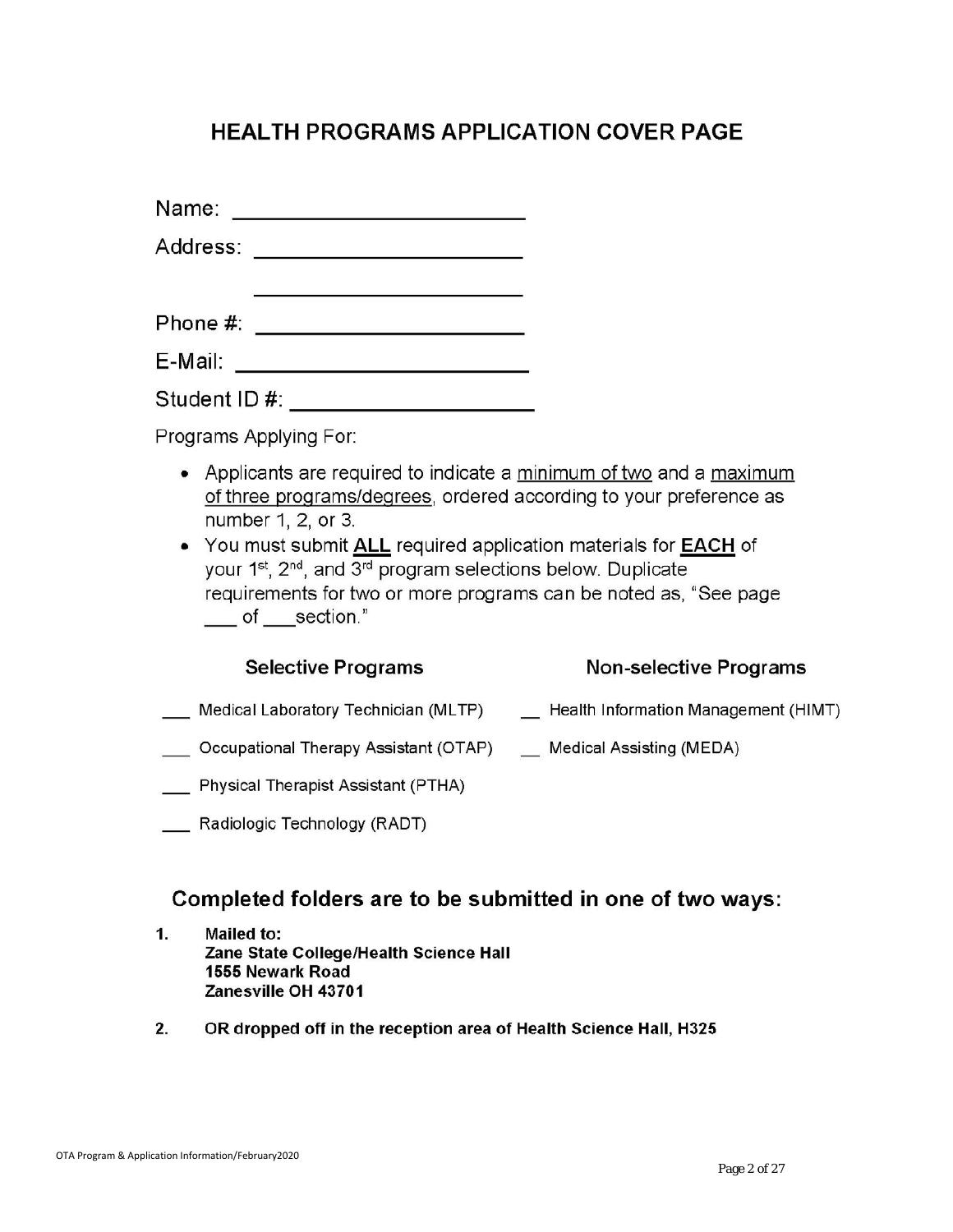#### **COMMON HEALTH PROGRAMS APPLICATION CHECKLIST for 2020-2021 Academic Year**

- PUT YOUR NAME, ADDRESS, AND STUDENT ID# ON THE FRONT OF THE FOLDER  $\bullet$
- Folders must be three-pronged not three ringed.  $\bullet$
- Include and complete this checklist as the second page of your application folder.
- Place all items in numbered page protectors, and include one tab divider for each program to  $\bullet$ which you are applying. Label these dividers with the four letter program code indicated on the Application Cover Page. The tab(s) is/are to be placed after Page 6 from the list below.

| □ | Page 1 | Health Programs Application Cover Page                                                                                                                                                                                                                                                                                                                                                                                                                                                                                                                                                                                                                                                                                                                                                                                                                                                                  |
|---|--------|---------------------------------------------------------------------------------------------------------------------------------------------------------------------------------------------------------------------------------------------------------------------------------------------------------------------------------------------------------------------------------------------------------------------------------------------------------------------------------------------------------------------------------------------------------------------------------------------------------------------------------------------------------------------------------------------------------------------------------------------------------------------------------------------------------------------------------------------------------------------------------------------------------|
| □ | Page 2 | Common Health Programs Application Checklist (this page)                                                                                                                                                                                                                                                                                                                                                                                                                                                                                                                                                                                                                                                                                                                                                                                                                                                |
| □ | Page 3 | Unofficial Zane State College transcripts that include current GPA. If you have not previously taken<br>Zane State classes, insert a page with that information noted.<br>Unofficial transcripts from all other colleges you have attended. These should include grades through<br>the end of fall semester prior to application. If none, insert a page and indicate you have not attended<br>another college.                                                                                                                                                                                                                                                                                                                                                                                                                                                                                         |
| □ | Page 4 | Copy of transfer credit awarded by Zane State College for courses taken at other institutions.<br>Submission of official transcripts to the Registrar's Office should be no later than December 19,<br>2019, so that there is ample time for review.                                                                                                                                                                                                                                                                                                                                                                                                                                                                                                                                                                                                                                                    |
| π | Page 5 | Copy of ACT scores and/or Health Occupations Aptitude Exam score. Required for MLTP, OTAP,<br>PTHA, and RADT.                                                                                                                                                                                                                                                                                                                                                                                                                                                                                                                                                                                                                                                                                                                                                                                           |
| □ | Page 6 | Evidence of readiness for or completion of BIOL 2400/2410 by indicating the following:<br>I have taken a high school level advanced biology or anatomy and physiology (A&P) in the past<br>three years and passed it with a "C" or higher.<br>I have taken college level A&P in the past five years and passed both lecture and lab sections<br>with a "C" or higher. This course, if taken at another institution, has been approved for transfer credit<br>by the Zane State College Registrar's Office.<br>I have taken college-level A&P greater than 5 years ago and understand that I will be required to<br>retake and successfully complete both lecture and lab sections with a "C" better.<br>I have taken BIOL 1210 and passed it with a "C" or better.<br>I am scheduled to take BIOL 1210 semester.<br>I am currently or scheduled (circle one) to take BIOL 2400/2410<br>(semester/year). |
|   |        | NOTE: No page should be left blank. If the item required on a page is not applicable to you, please provide a<br>brief explanation as to why it does not pertain to you on the appropriate page.                                                                                                                                                                                                                                                                                                                                                                                                                                                                                                                                                                                                                                                                                                        |

**Program Specific Requirements:** Following Page 8, place your program specific documents behind the appropriately labeled tab divider. Each document should be in a numbered page protector. They are to be in the order specified in the program specific requirements checklist. Duplicate requirements for two or more programs can be noted as, "See page of section".

Sample application folders are available for review in the Student Services, on the Cambridge  $\bullet$ Campus, and in the Health Science Hall reception area. The sample may also be viewed on the College website under each health program's tab.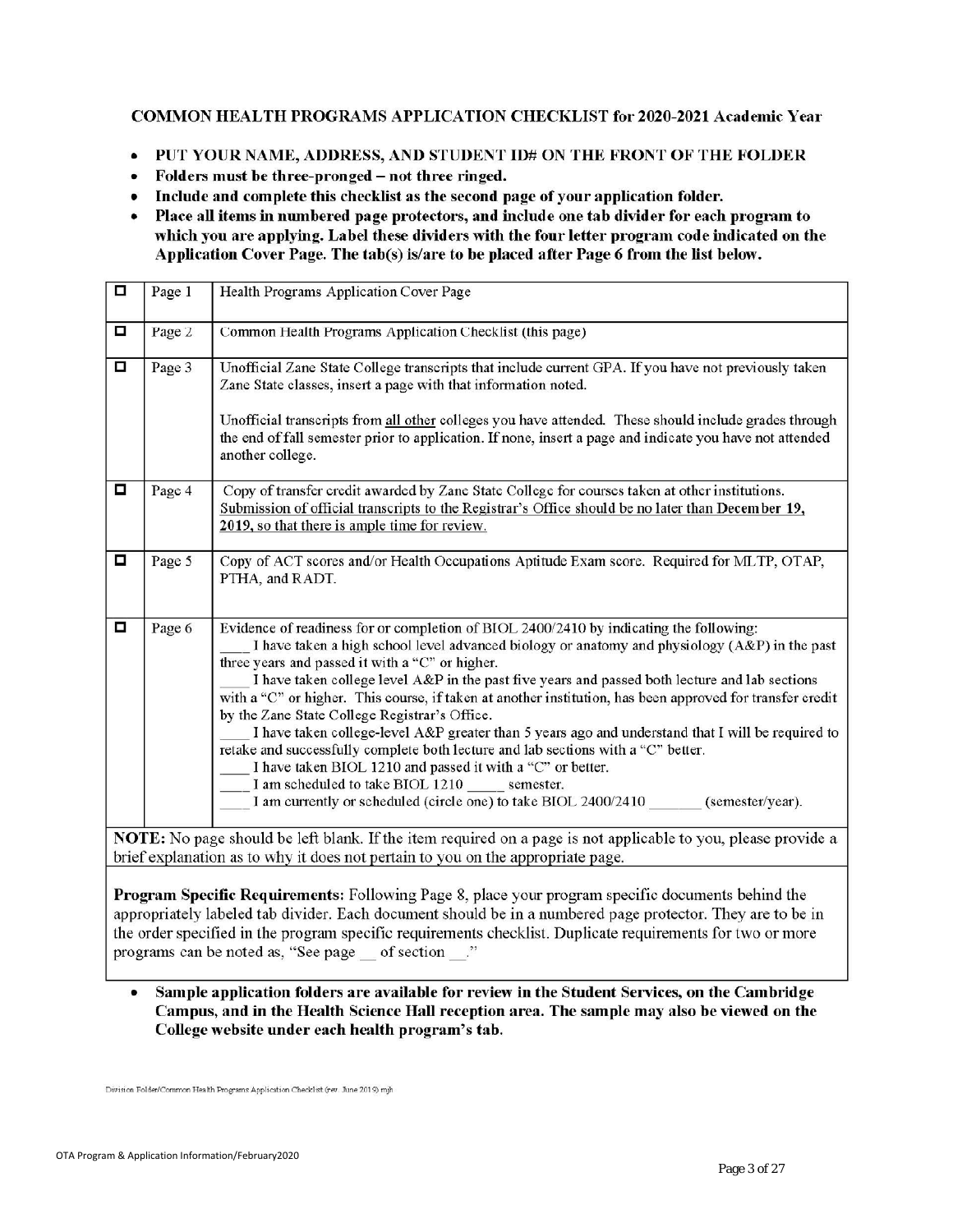#### **GENERAL INFORMATION Occupational Therapy Assistant (OTA) Program**

We are currently accepting inquiries/applications for the Summer 2020 OTA class. The enclosed information outlines the requirements for the coming year. Please familiarize yourself with this information if you plan to apply for the Summer 2020 OTA class.

All of the outlined requirements, with the exception of the interview, must be met by  $\frac{\text{February } 27, 2020}{\text{?}}$  to be eligible to begin the OTA program in the Summer of 2020. As needed, the interviews will be held during the month of March by invitation only.

Although you are not eligible to begin OTA classes until you are accepted into the program, you may elect to take general and related courses that are part of the OTA course of study. You must apply separately for admission to the OTA Program.You may enroll in these other general courses at the beginning of any academic semester or term.

Participation in an OTA Information Meeting, via the online option (highly preferred) or with an OTA faculty person, should be your first step in the application process. This is one of the mandatory requirements for admission to the program. The online information meeting link is available all year on the OTA page of the Zane State website at **https://www.zanestate.edu/programs/occupational-therapy-assistant/**. The online meeting will explain all the requirements and generally cover answers to frequently asked questions.

Please feel free to contact the program director with any questions. The email address is  $r$ milliner@zanestate.edu, and this is the most efficient way in which to contact Rachel.

- 1. The OTA program consists of four semesters and one summer session of academic work and clinical experience (called fieldwork). The curriculum combines basic biological and behavioral sciences with specific courses in theories of occupational therapy and occupational therapy treatment modalities. Students will have both on campus laboratory experiences and off campus clinical laboratory experiences. Fieldwork portions of the program must be completed within 18 months of the completion of academic preparation.
- 2. The OTA Program can only be formally entered during the summer term. **If you are accepted and have completed all summer course of study courses, you may begin OTA courses in the fall.** Once accepted into the OTA program, however, you **must take any remaining courses in the curriculum sequence as published**.
- 3. The Accreditation Council for Occupational Therapy Education (ACOTE) of the American Occupational Therapy Association (AOTA) Accreditation Department, 4720 Montgomery Lane, Suite 200, Bethesda, MD, 20814-3449, accredits the Occupational Therapy Assistant Program. ACOTE's phone number is 301-652-2682. Graduates of the program will be able to sit for the national certification examination for the occupational therapy assistant administered by the National Board for Certification in Occupational Therapy (NBCOT) located at 12 South Summit Avenue, Suite 100, Gaithersburg, MD, 20877-4150. NBCOT's phone number is 301-990-7979.

After successful completion of this exam, the individual will be a Certified Occupational Therapy Assistant (COTA). Most states require licensure in order to practice, however, state licenses are usually based on the results of the NBCOT Certification Examination. In addition to passing the NBCOT certification exam, most states, including Ohio, require applicants to show evidence of success on the NBCOT Certification Exam as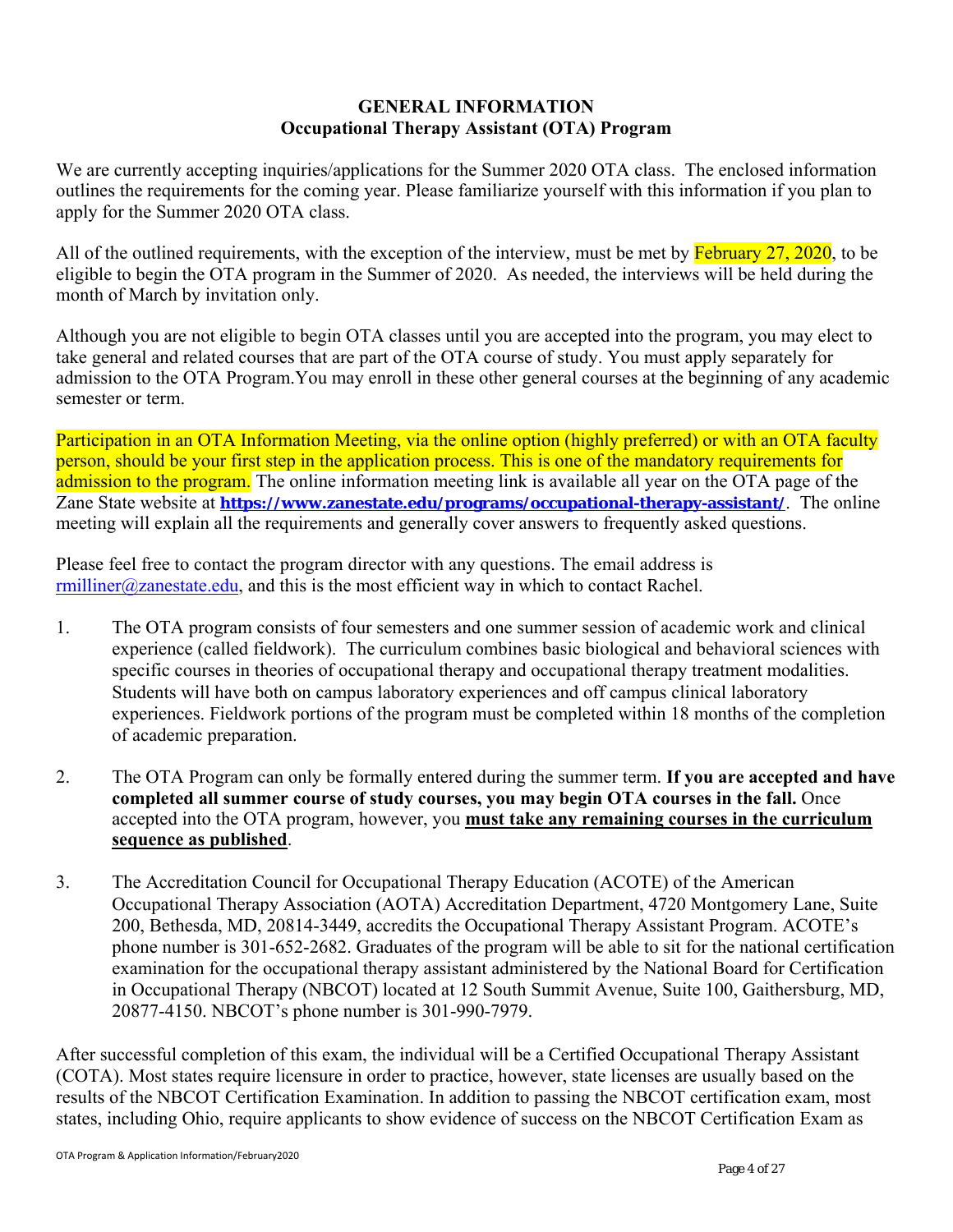well as pass a state laws and jurisprudence exam before practicing as an OTA. In the state of Ohio, Occupational Therapy licensure is regulated by the OT section of the Ohio Occupational Therapy, Physical Therapy, and Athletic Trainers Board, 77 South High St, 16<sup>th</sup> Floor, Columbus, Ohio 43215-6108, (614) 466-3774. There is a considerable cost associated with this required testing and licensure process. (Approximately \$655 at the time of this publication.)

- 4. **The OTA Program at Zane State College is competitive and accepts a limited number of students each year.** This means that typically there are many more students applying than there are available seats. Given that information, it is recommended that you identify a secondary educational goal or program to work towards while also applying to the OTA program.
- 5. Students interested in the OTA Program must complete **two separate application processes:**  A. Application to Zane State College Submission of Health Programs application folder
- 6. Students accepted into the OTA Program are expected to meet the OTA Program admission criteria listed in this packet. Criteria for admission are available no later than June of the year prior to the summer/fall semester for which the applicant is applying. Forms for the various requirements are included in the Appendix of this document. Additional copies can be found on the OTA page of the Zane State College website.
- 7. Students will be required to travel during the Directed Practice (fieldwork) courses. Although every attempt is made to minimize distances between the student's home or the College and the fieldwork facility, students will likely need to travel for Directed Practice courses. Students are responsible for their own transportation to and from fieldwork sites and effort is made to keep one way travel time at or under 90 minutes.
- 8. It is possible that certain fieldwork sites may require drug screening, additional health requirements, parking passes, etc. If a student is assigned to such a site, they are responsible for all additional costs.
- 9. Although some students may be able to work during OTA program, **working full or part-time may be unrealistic or unmanageable during semesters in which directed practice courses are required.**
- 10. We will do everything in our means to make reasonable accommodations for students who have special needs or disabilities. It is the responsibility of the student to request accommodations. No student or potential student will be denied acceptance into the program due to disability, age, race, color, sex, sexual orientation, religion, national origin, or ancestry. Accepted students will need to demonstrate appropriate physical skills, sensory function, communication function and cognitive/social/behavioral functions to be successful. For more detail on these essential functions, please contact the OTA Program Director via email.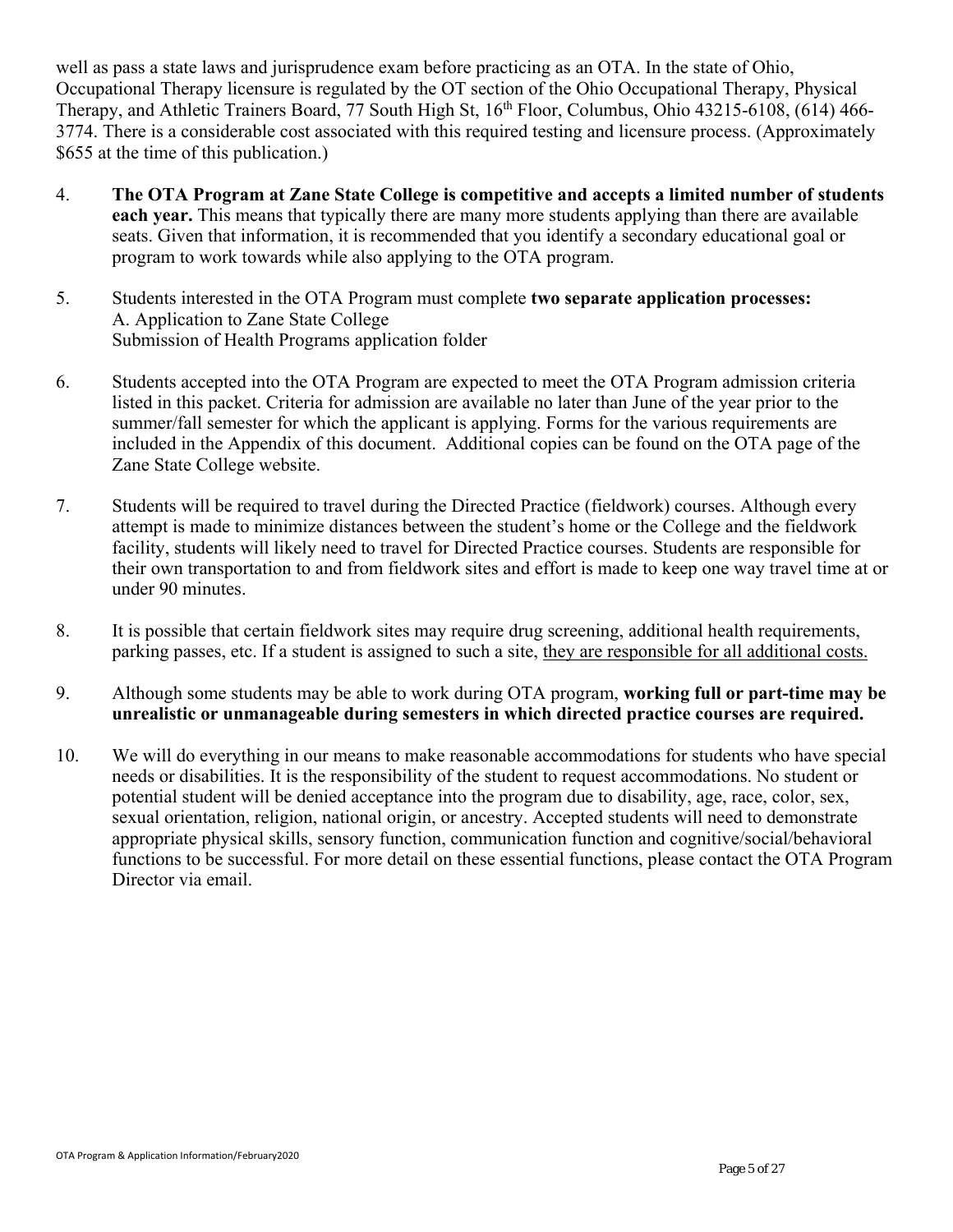#### **Zane State College Occupational Therapy Assistant Program**

#### **Purpose**

The Occupational Therapy Assistant Program prepares graduates to function as members of the interprofessional health care team. Working under the supervision of a licensed occupational therapist, the occupational therapy assistant (OTA) assists individuals of all ages with injury, illness or disability to acquire, improve, or regain independent living skills. The graduate OTA will be responsible for assisting with evaluating clients, determining treatment goals, providing treatment, evaluating treatment effectiveness, maintaining appropriate records, and assisting with department upkeep.

The total number of graduates from the Zane State College Occupational Therapy Assistant Program during the 3 year period of 2016-2018 was 70 with an overall graduation rate of 97%

| <b>Graduation Year</b> | <b>Students</b><br><b>Entering/Graduating</b> | <b>Graduation Rate</b> |
|------------------------|-----------------------------------------------|------------------------|
| 2016                   | 25/23                                         | 92%                    |
| 2017                   | 25/24                                         | 96%                    |
| 2018                   | $22/23*$                                      | 105%                   |
| <b>Total</b>           | 72/70                                         | 97%                    |

\* One 2018 graduate was off schedule and completed the program one year after the original cohort.

Program Results from the National Board for Certification in Occupational Therapy (NBCOT) can be found online at https://secure.nbcot.org/data/schoolstats.aspx

#### **Placement Opportunities**

According to the Bureau of Labor Statistics Occupational Outlook Handbook 2016/2017 edition, employment of occupational therapy assistants is expected to grow 28 percent from 2016 to 2026, much faster than the average for all occupations. Employment can be found in medical centers, nursing and rehabilitation facilities, schools, community-based programs, vocational/industrial programs, hospitals, physician's offices, and emerging practice settings. Job titles include, but are not limited to, Certified Occupational Therapy Assistant, activity director, patient advocate, rehabilitation specialist, case manager, and workshop specialist. Positions in counties closest to the College are most difficult to obtain, however openings are generally more available in communities such as Columbus, Mansfield, Marietta, or New Philadelphia.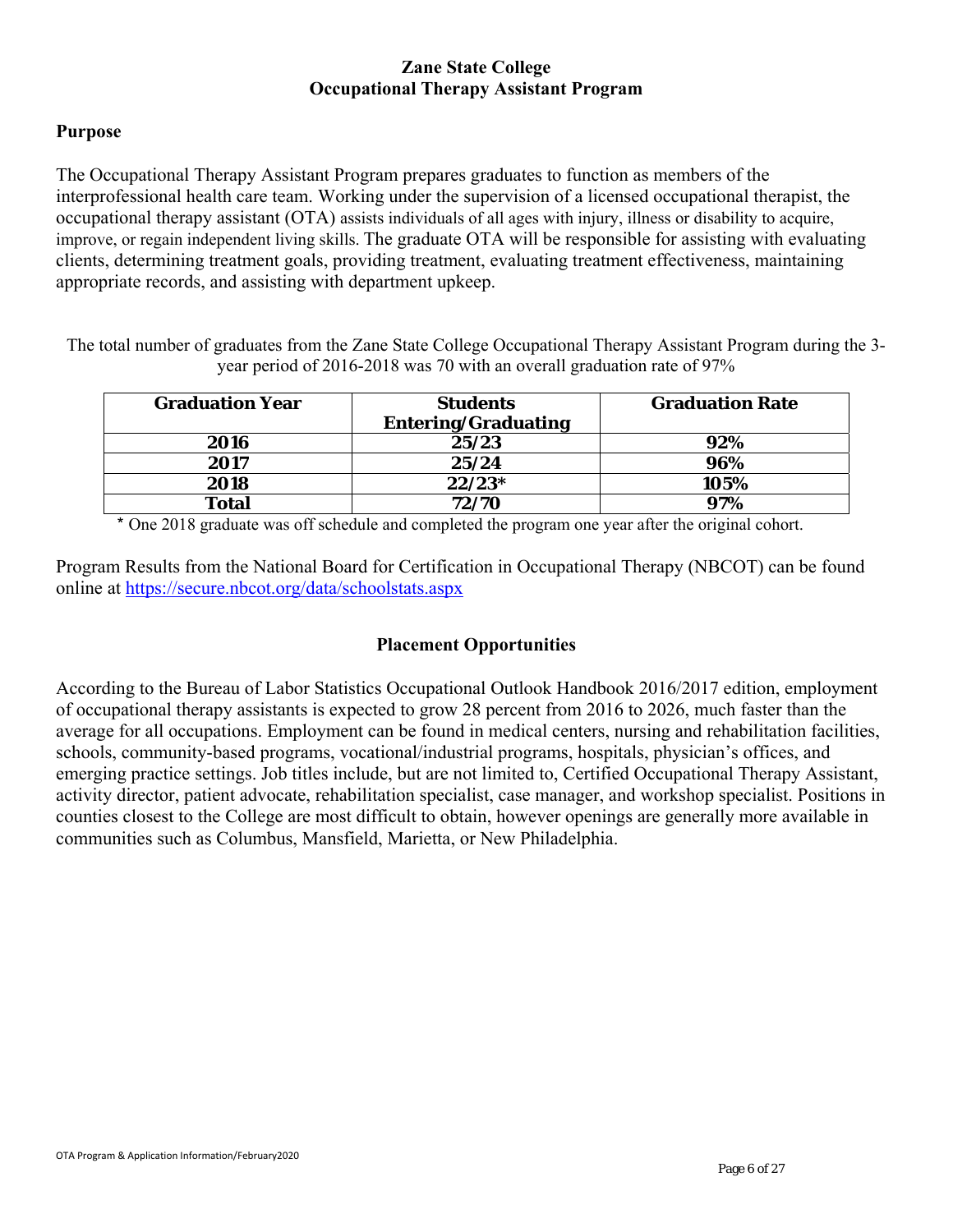#### **OTA CAPACITIES**

Each occupational therapy assistant student is unique and brings various talents to the occupational therapy profession. Each occupational therapy setting may require a variety of skills and abilities from assistants and therapists. The following list addresses general capacities desirable for those entering the O.T. profession. Students who feel they may not possess these capacities should discuss their strengths and weaknesses with the OTA faculty so that alternatives or accommodations for special needs can be addressed. The following list includes psychomotor, cognitive, and affective capacities common to the Occupational Therapy Assistant role.

- The ability to learn and apply concepts of biological and social sciences and occupational therapy theory
- Ability to plan and organize
- Ability to problem solve
- Ability to instruct others
- Ability to pursue independent learning
- Ability to communicate effectively, both orally and in writing
- Ability to manage time effectively
- Ability to assist with positioning and transferring of other persons (degree of strength and balance needed will vary)
- Ability to operate some types of machinery (degree of coordination needed will vary)
- Ability to complete some manual art activities (degree of fine dexterity needed will vary)
- Ability to participate in some gross motor recreational activities (degree needed will vary)
- Ability to be dependable
- Ability to be objective and empathetic
- Ability to be flexible
- Interest in others, enthusiasm and patience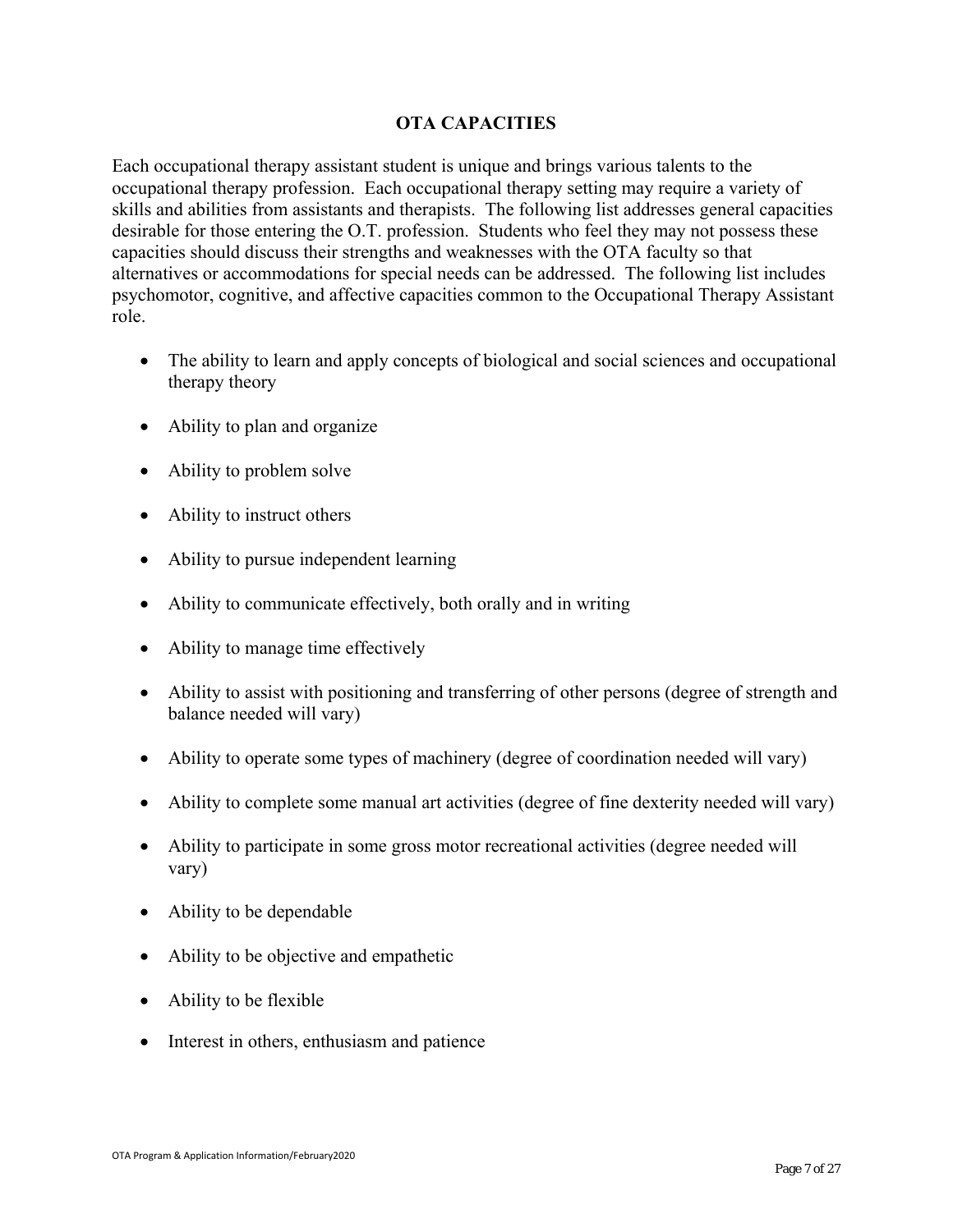#### **REQUIREMENTS FOR ENTRANCE INTO THE OCCUPATIONAL THERAPY ASSISTANT PROGRAM (OTAP) AT ZANE STATE COLLEGE**

Because of the importance of the role played by the Occupational Therapist and the Occupational Therapy Assistant in the recovery and wellbeing of injured and ill clients, the Accreditation Council for Occupational Therapy Education (ACOTE) of the American Occupational Therapy Association, Inc. (AOTA) establishes standards for education and professional practice is regulated by licensure from the state of Ohio. Contact information for these agencies can be found earlier in this packet. All graduates are required to pass a national certification examination administered by the National Board for Certification in Occupational Therapy (NBCOT). In order to provide a program that facilitates success for its graduates, in both the academic and clinical education, as well as satisfactory performance on the national certification examination and in the future workplace, it is essential to select students who meet criteria that will contribute to success in these areas. **Please be aware that students are admitted to the Occupational Therapy Assistant Program on a competitive, selective admissions basis. Application does not guarantee admission, and there is NO WAIT LIST.** 

The following criteria **are expected for all students** interested in entering the Occupational Therapy Assistant Program. It is recommended that applicants allow a **minimum** of one month to meet these criteria. Allowing two to three months to pursue the application process is most beneficial. These criteria and any documentation required as evidence of meeting the criteria must be submitted via the Common Health Programs Application process by **February 27, 2020**, during spring semester of the academic year prior to when the student plans to begin in the program. Organizing your requirements and submitting them together assures that you do not miss anything and that your application is complete. \*Note that the Program Director reserves the right to request additional materials.

- 1. Acceptance to Zane State College evidenced by a letter from the College, a copy of your Zane State College student ID, a recent transcript or a degree audit. **(Acceptance to the College in no way implies acceptance to the OTA Program.)**
- 2. Completion of high school and/or previous college work with a minimum grade point average of 2.5. Transcripts from past college work **must** be submitted both to the Registrar and within the application folder. High school transcripts are highly encouraged. Applicants without high school diplomas may provide documentation of completing the GED. **Have one copy of college transcripts and your high school transcript sent to you for inclusion in your folder**. They may be unofficial copies for the application folder.
- 3. Completion of the College's Assessment and Placement Test (Accuplacer) administered through the Testing Center. The applicant must place into ENGL 1500 and MATH 1650 or have ACT sub-scores of English 18 and Math 21-22. If the applicant places into precollege level work, the applicant must be able to complete the pre-college work prior to the deadline for submission of materials. Being currently enrolled in developmental coursework is not sufficient. It must be completed. The Accuplacer should be taken as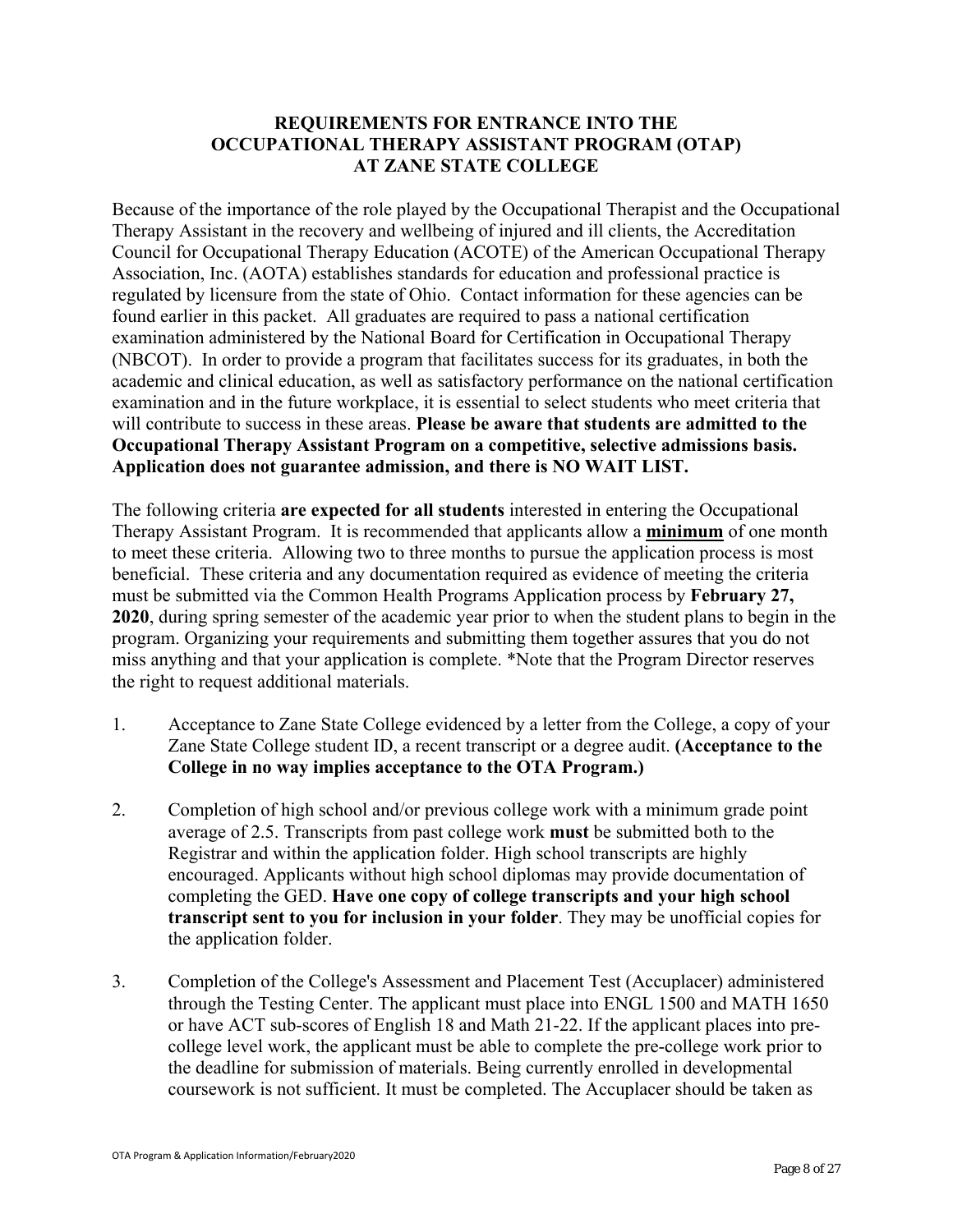soon as possible after applying to the college. Contact the Testing Center for more information about this testing. Note that a student receiving transfer credit for Math and English courses required in the OTAP curriculum will not need to take the Accuplacer exam.

4. ACT and/or Health Occupational Aptitude Examination (HOAE) score. Completion of the Health Occupations Aptitude Examination (HOAE) with a minimum average percentile score of 40. Students must register to take the test through The Testing Center, 740-588-1323. Applicants should take the test and have received their scores by the application deadline. **Applicants may retake the exam only once**. The highest score will be utilized in application scoring. This testing can be waived if the applicant provides documentation of an ACT score of 20 or above.

 Applicants are expected to score **40 or higher on the Health Occupations Aptitude Exam or 20 or higher on the ACT** and have a **minimum GPA of 2.5 in previous high school or college work**. A complete list of admission criteria is included in the **Common Health Programs Application Checklist AND the OTA Program Application Checklist** in this packet.

**\* Preparation for the HOAE is strongly recommended.** 

**Note that study guides are available for purchase through the ZSC Campus Bookstore and online review and study materials are available on the Zane State College website.**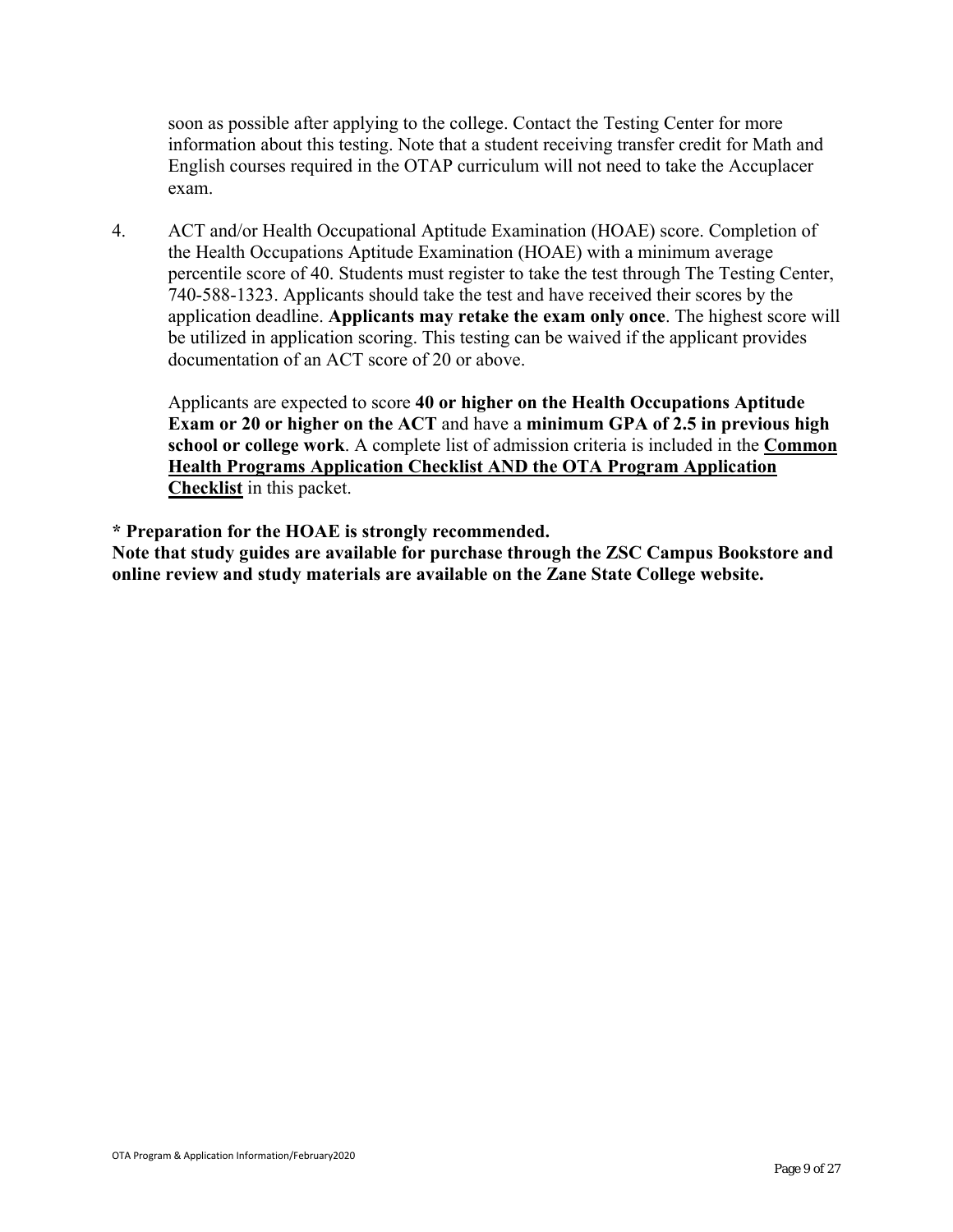#### **OTA PROGRAM APPLICATION CHECKLIST**

#### **PLEASE FOLLOW THE INSTRUCTIONS FOR THE COMMON HEALTH PROGRAMS APPLICATION. ALL DOCUMENTS SHOULD BE PLACED IN NUMBERED PAGE PROTECTORS IN A THREE-PRONG FOLDER ACCORDING TO THE APPLICATION CHECKLIST.**

Use the checklist below for additional materials to be included in the OTA labeled section of your folder. Failure to follow these instructions when submitting application materials may cause applicant to be ineligible for acceptance this year.

| $\Box$ | <b>OTAP</b> | OTA Program Application Checklist (this page) to ensure that you have            |
|--------|-------------|----------------------------------------------------------------------------------|
|        | Page 1      | included all items.                                                              |
| О      | <b>OTAP</b> | Each student must participate in an information meeting either online            |
|        | Page 2      | (preferred) or face-to-face. Documentation will be provided by email for the     |
|        |             | online meeting or on paper if attending the face-to-face meeting. The online     |
|        |             | information meeting link is on the OTA page of the Zane State College            |
|        |             | website. https://www.zanestate.edu/programs/occupational-therapy-assistant/      |
| О      | <b>OTAP</b> | Unofficial High School Transcript (minimum GPA 2.5) or GED certificate.          |
|        | Page 3      | Current high school students must include grade report two 9-week grading        |
|        |             | periods.                                                                         |
| ◘      | <b>OTAP</b> | Completion of a minimum of 12 hours of observation of occupational               |
|        | Page 4      | therapy practice at two different sites. The total must include time spent in at |
|        |             | least two different types of occupational therapy settings. Examples of          |
|        |             | settings are: in-patient, outpatient, skilled nursing facility, school, home     |
|        |             | health, etc. The observation can be done at the same facility as long as at      |
|        |             | least 2 different types of OT are included. All Observation Validation Forms     |
|        |             | must be included in the application folder, serving as written verification of   |
|        |             | the observations. An Occupational Therapist or Occupational Therapy              |
|        |             | Assistant must complete and sign forms. Forms are included in this               |
|        |             | information packet.                                                              |
| О      | <b>OTAP</b> | Attainment of one Professional Reference on the enclosed form. The front of      |
|        | Page 5      | the reference form should be completed by the applicant and given to the         |
|        |             | person completing their reference form with an envelope addressed to the         |
|        |             | program director. The completed reference form should be placed in the           |
|        |             | envelope, sealed and the flap signed by the person completing the                |
|        |             | reference. This addressed, sealed and signed envelope should be                  |
|        |             | returned to the applicant for inclusion in packet. Professional references       |
|        |             | received without the appropriate sealed, signed envelope will not considered     |
|        |             | in the application process and the applicants will earn 0 points in this         |
|        |             | category.                                                                        |
| О      | <b>OTAP</b> | Submission of completed Written Interview Questions, word-processed.             |
|        | Page 6      | Additional explanation of the above requirements is on the following pages.      |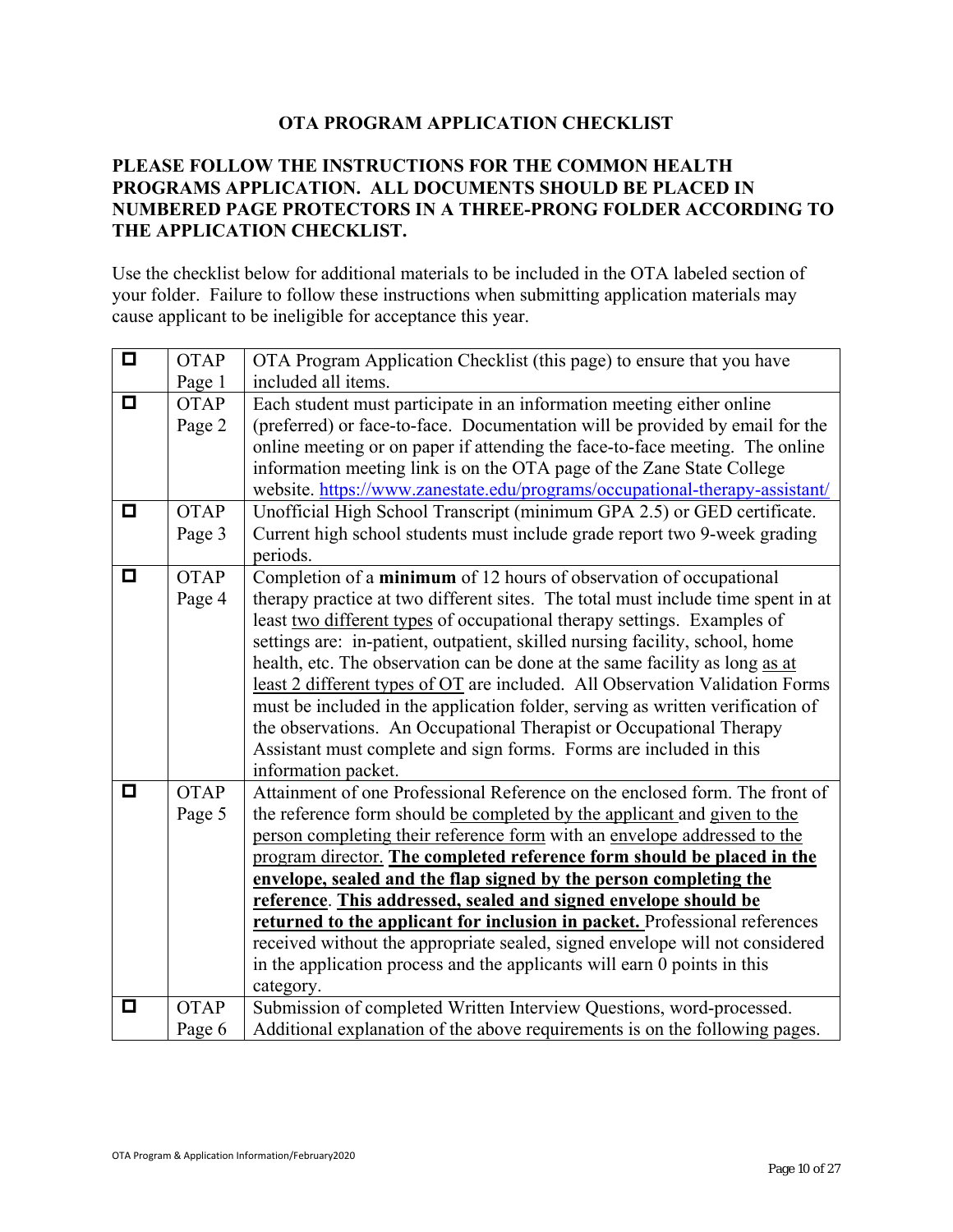OTAP Page 2. Participation in an OTA Information Meeting, via the online option (highly preferred) or with an OTA faculty person, should be your first step in the application process. This is one of the mandatory requirements for admission to the program. The online information meeting link is available all year on the OTA page of the Zane State website at **https://www.zanestate.edu/programs/occupational-therapy-assistant/**. The online meeting will explain all the requirements and generally cover answers to frequently asked questions.

OTAP Page 3. High school transcripts are required. Applicants without high school diplomas may provide documentation of completing the GED. **Have one copy of your high school transcript sent to you for inclusion in your folder**. They may be unofficial copies for the application folder.

OTAP Page 4. Prospective students are required to obtain a **minimum** of 12 hours of observation within community OT clinics or facilities. The total should include time spent in at least two **different types** of occupational therapy settings. **Examples of setting types are: Inpatient, outpatient, skilled nursing facility, home health, schools, etc.** Occupational therapists or occupational therapy assistants providing this experience must verify, rate the student's participation and sign the form. Forms are enclosed in this information packet. Applicants should review this form carefully to become familiar with the professional behaviors expected and rated during the observation experience.

It is the prospective student's responsibility to arrange the experience and see that the verification is completed. Applicants are encouraged to complete their observation experience early in the application process as this may assist them in making decisions and beginning to learn, understand and be able to explain the field of occupational therapy. Students must follow the observation guidelines established with the community facilities. Prospective students are also cautioned that facility availability varies and facilities may not always have opportunity available for observation. Observation hours in excess of the 12 hours required could enhance an applicant's opportunity for acceptance.

OTAP Page 5. The purpose of the Professional Reference Form is to gain information on the professional skills and abilities of the applicants planning a career as an occupational therapy assistant. A person who has known the student in some professional capacity, such as an employer, supervisor, instructor, etc., are the preferred individuals to complete the Professional Reference Form. The front of the reference form should be completed by the applicant and given to the person completing their reference form with an envelope addressed to the program director. **The completed reference form should be placed in the envelope, sealed and the flap signed by the person completing the reference**. **This addressed, sealed and signed envelope should be returned to the applicant for inclusion in their application packet.** \*NOTE: Professional references received without the appropriate sealed, signed envelope will not considered in the application process and the applicants will earn 0 points in this category.

OTAP Page 6. The Written Interview Questions will assist the review team in determining communication skills, general knowledge and goodness of fit within the occupational therapy profession. Assessment of writing style, format, grammar, spelling, and ability to follow instructions will be included in the scoring.

Applicants are encouraged to refer to the handout titled "OTA Capacities" for a review of the basic skills and abilities beneficial to those entering the O.T. profession. Self-assessment of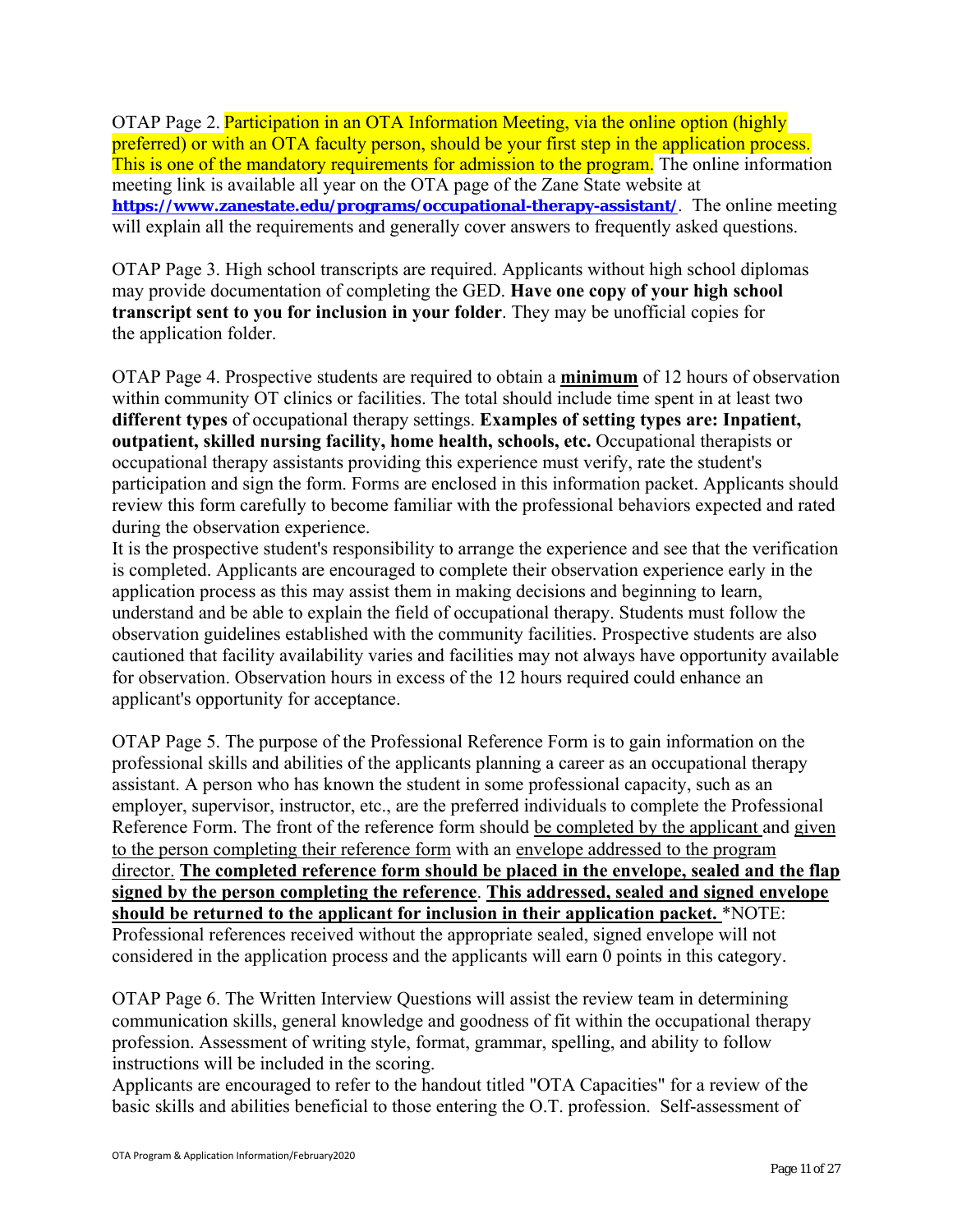individual skills and abilities may help the prospective student consider his/her own potential for success in the OTA program and profession.

#### **ALL MATERIALS MUST BE TURNED IN AT ONE TIME IN A FLAT, THREE-PRONGED FOLDER – NO THREE RING BINDERS.** USE BOTH THE COMMON HEALTH PROGRAMS APPLICATION CHECKLIST AND THE OTA PROGRAM APPLICATION CHECKLIST. INCLUDE MATERIALS IN YOUR APPLICATION FOLDER IN THE ORDER THEY ARE LISTED. NO ITEM SHOULD BE SENT INDIVIDUALLY INCLUDING TRANSCRIPTS, LETTERS OF RECOMMENDATION OR OBSERVATION VALIDATION FORMS. **ALL ITEMS SHOULD BE IN NUMBERED PAGE PROTECTORS AS INDICATED ON THE PROVIDED CHECKLISTS.**

Following acceptance into the OTA program, at their expense, the student will be requested to have a physical examination completed by his/her family physician (or other qualified healthcare provider), provide proof of Hepatitis B immunity, and to complete a TB skin test (2-step screening). A form for the physical will be provided and must be returned to the OTA faculty during the first week of fall semester in the OTA Program. Documentation of completion or initiation of Hepatitis B immunization must be received during that same time period. Note that some fieldwork sites may require evidence of childhood immunizations or titers demonstrating immunity, current influenza (flu) immunization, drug testing, and CPR certification before a student's Directed Practice experience begins. Any expenses incurred to meet these requirements are the student's responsibility.

Students are also required to have an electronic criminal background check (through fingerprinting, at their own expense) in order to participate in the Directed Practice courses. A felony conviction may limit a person's ability to become certified or licensed as an occupational therapy assistant. Individuals with a felony conviction should contact NBCOT and the Ohio OT/PT/AT Board before applying to the program to determine options. NOTE: This BCI and/or FBI background check should not be completed until after the beginning of the first fall semester of admission into the OTA program.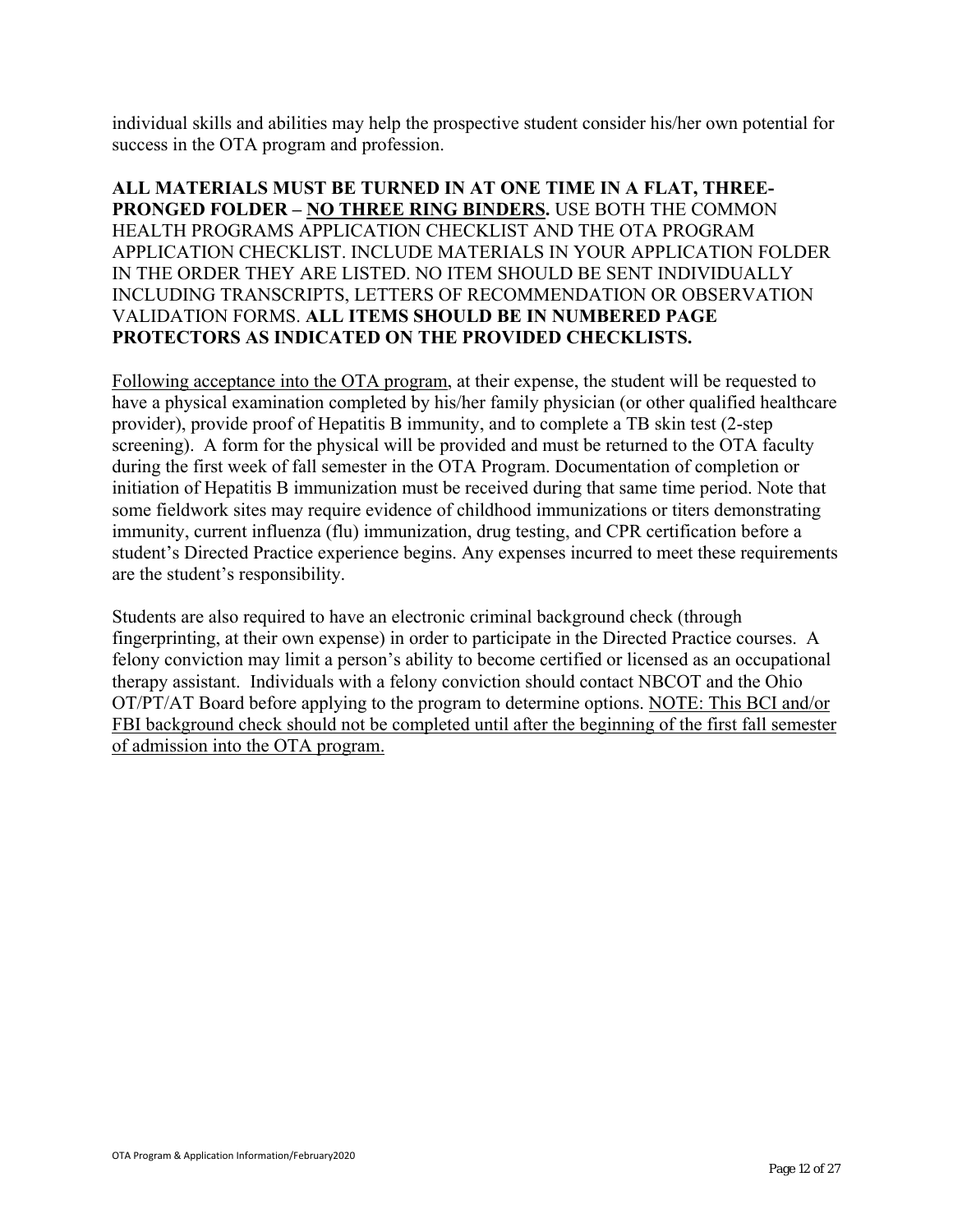#### **Contact Information for Accreditation and Regulatory Agencies**

Accreditation Council for Occupational Therapy Education (ACOTE) American Occupational Therapy Association (AOTA) Accreditation Department 4720 Montgomery Lane Suite 200 Bethesda, MD 20814-3449 (301) 652-6611

National Board for Certification in Occupational Therapy (NBCOT) One Bank Street, Suite 300 Gaithersburg, MD 20878 (301) 990-7979

Occupational Therapy, Physical Therapy, and Athletic Trainers Board  $77$  South High Street,  $16<sup>th</sup>$  Floor Columbus, OH 43215-6826 (614) 466-3774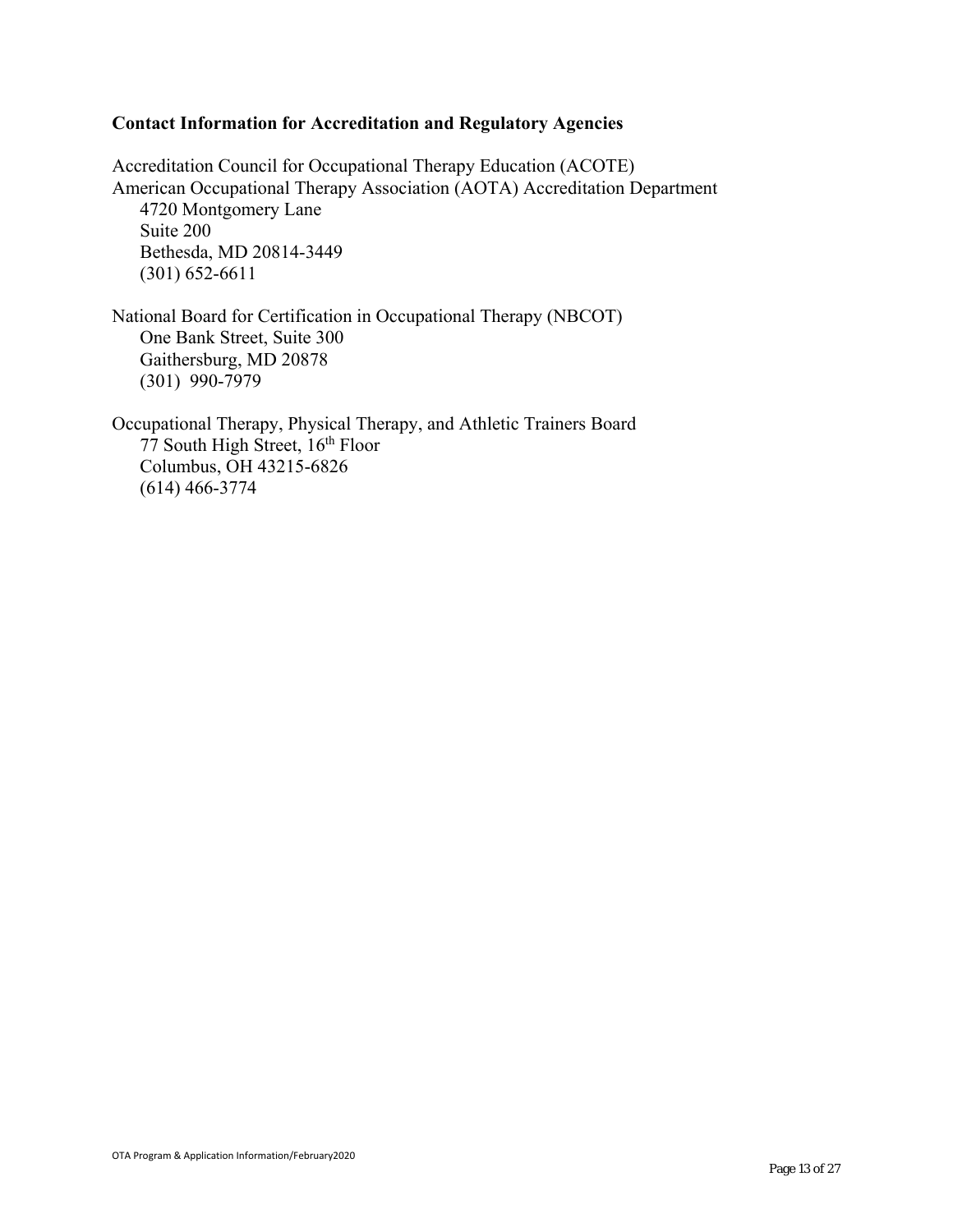#### **HOW STUDENTS ARE SELECTED FOR THE OTA PROGRAM**

Occupational therapy (OT) has become a well-established and attractive profession. Many prospective students become interested in OT and wish to pursue the OTA Program. Therefore, admittance to the OTA Program is competitive. The OTA faculty encourages all applicants to become as well qualified as possible. Therefore, it is extremely important that all applicants follow through with admission requirements and understand the selection process outlined below. It is very important to begin the application process as soon as possible. **Please be aware that students are admitted on a competitive, selective admissions basis. Application does not guarantee admission, and there is NO WAIT LIST.** 

Applicants interested in the Occupational Therapy Assistant Program are expected to satisfactorily meet, at a minimum, the admission criteria outlined on the "Health Programs Application and Requirements for Entrance into the OTA Program Sheet. All requirements should be met by February 27, 2020. Once all the completed applications have been reviewed, the most qualified individuals may be invited to a face-to-face interview during February or March. Applicants will be notified of their status by the middle of March. The only applicants who will be considered will be those applicants who have successfully met minimum admission criteria by the established deadline. \*Note that the Program Director reserves the right to request additional materials.

All applicants who have met the outlined criteria will be considered for acceptance into the program. Wellrounded applicants who demonstrate potential for academic success, a clear understanding of occupational therapy, good interpersonal and problem-solving skills, developing professional behaviors and attitudes and related background or experiences are considered strong applicants.

An objective scoring system is utilized to select the most qualified students. Applicants are rated in the following areas:

 $GPA - Up$  to 20 points Health Occupation Aptitude Exam score – Up to 20 points Observation  $-$  Up to 20 points Professional Reference – Up to 20 points Interview  $data - Up$  to 20 points

Applicants may earn additional points for observation beyond the required 12 hours.

Each of the above areas consists of the relevant criteria: A range of points is available for each criterion depending on the quality with which the applicant meets the criteria. After all application materials are submitted, total points are computed for each applicant. Those applicants who accumulate the most points and overall rank highest will be selected for admission. Number of students accepted may vary from year to year as may the scoring rubric based on input from the OTA Program Advisory Committee. **It is the responsibility of the applicant to stay abreast of these changes.**

Identification of most qualified applicants versus least qualified is guided by the following statement: The OTA Program Application Requirements reflect minimum standards. Therefore, eligible applicants who exceed these requirements will be scored higher and considered more qualified than those eligible applicants who only meet the minimum requirements.

Once the desired number of students have been accepted, other applicants who have applied to the program will be notified. Applicants who may have met the minimum requirements but were not the best qualified will be encouraged to reapply to the program or consider other options at Zane State College.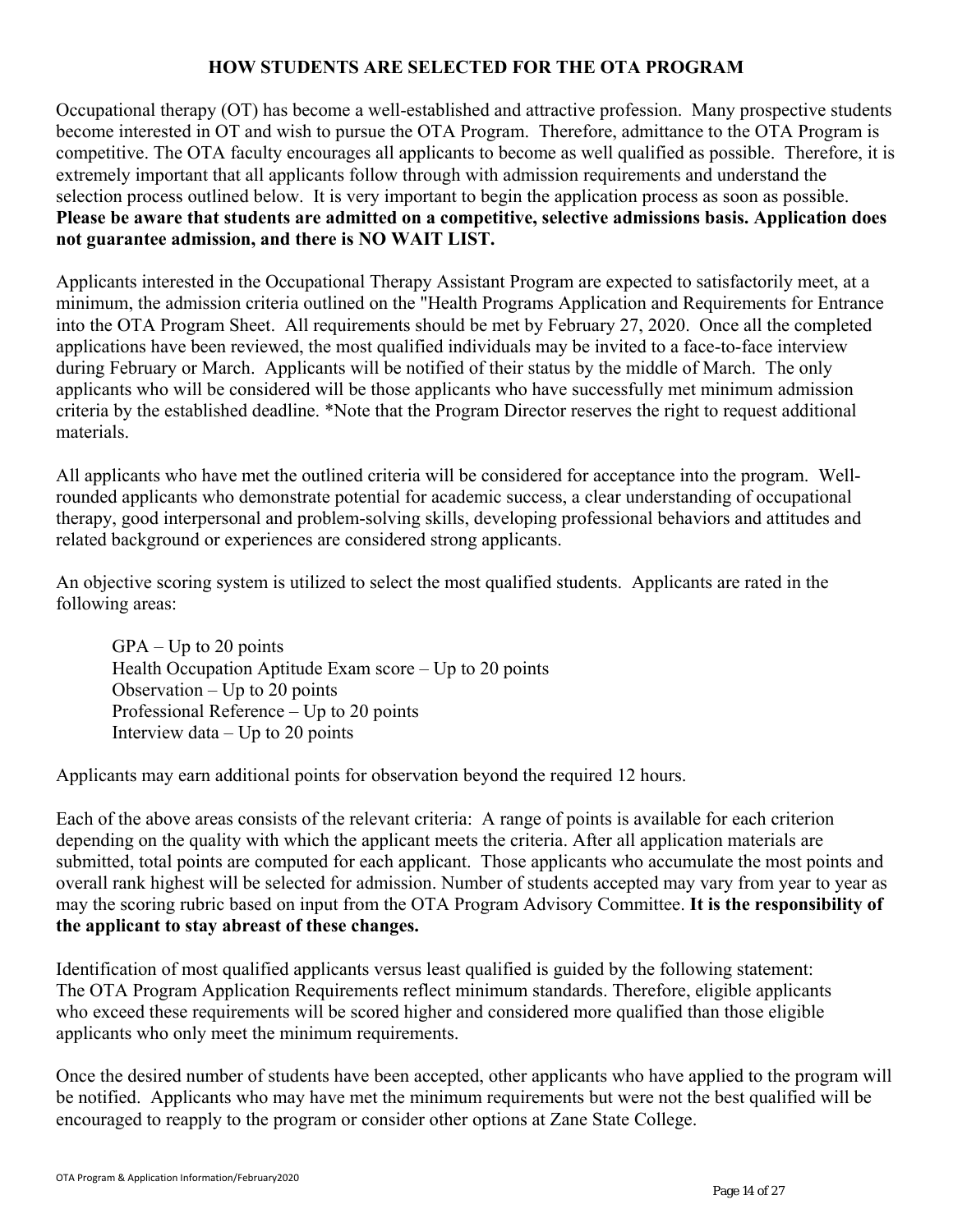If any of the students admitted to the program are unable to begin the program for some reason, one or more of the alternates will immediately be notified and accepted into the program. Alternates are rank ordered and admitted to the program in this order.

If for some reason there are not an adequate number of qualified applicants by the established application deadline date, an extended date will be set and the new deadline posted on the OTA page of the Zane State College website.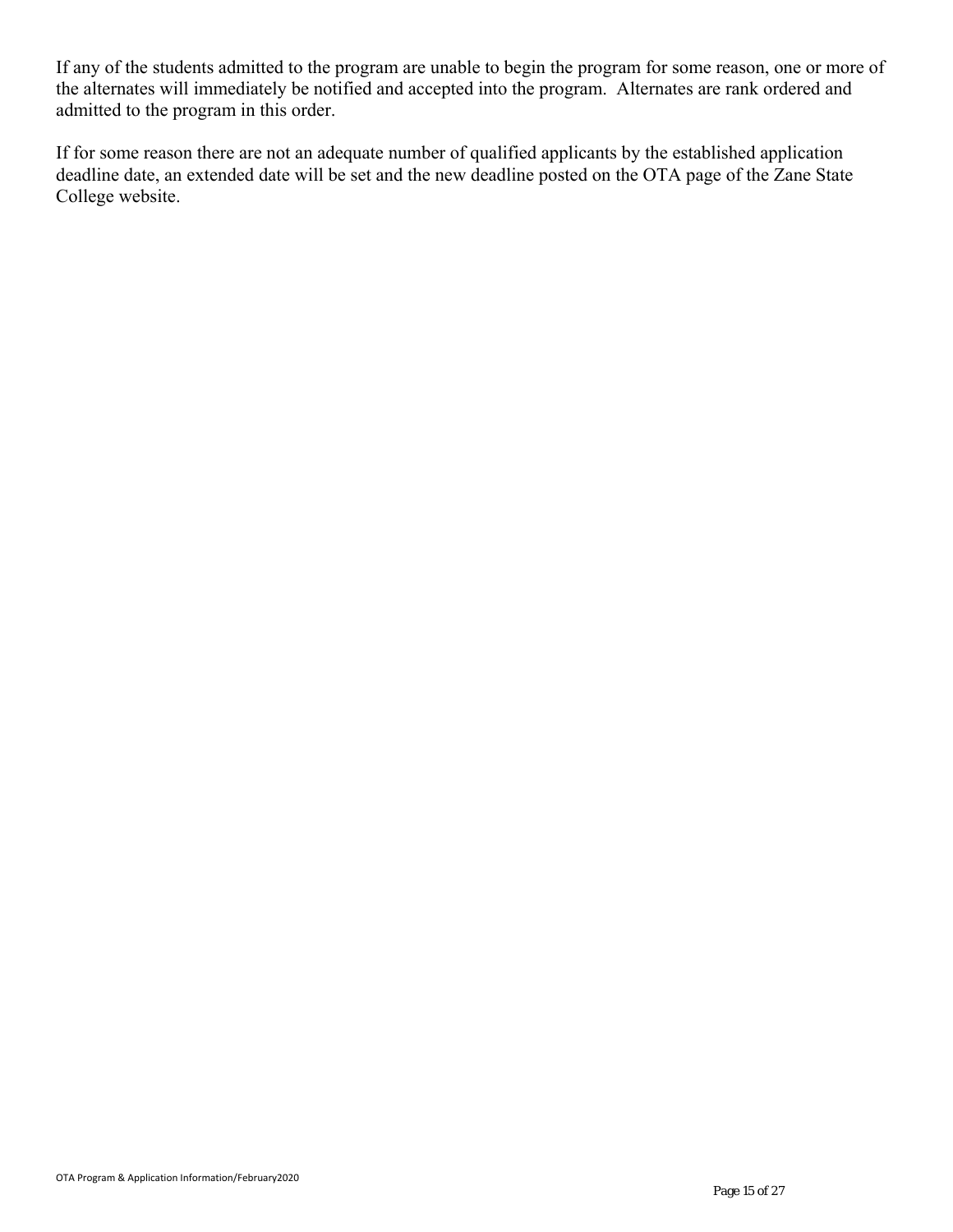#### **O.T. PROGRAMS PROVIDING OBSERVATION EXPERIENCE**

Please note that this is not an exhaustive list. Any O.T. setting at which you can observe with an occupational therapist and/or occupational therapy assistant in any community can serve as a location for observation.

Occupational Therapy Coshocton Regional Medical Center 1460 Orange Street Coshocton, OH 43812 (740) 622-6411

Occupational Therapy New Lexington Center 920 S. Main Street New Lexington, OH 43764 (740) 342-5161

Behavioral Health Occupational Therapy Genesis Healthcare 2951 Maple Avenue Zanesville, OH 43701 (740) 454-4366

Occupational Therapy Genesis Healthcare Must make arrangements through Volunteer Services (740) 454-4700

Occupational Therapy Marietta Memorial Hospital 401 Matthew Street Marietta, OH 45750 (740) 374-1478

Occupational Therapy Fairfield Medical Center 401 N. Ewing Street Lancaster, OH 43130 (740) 687-8602

Occupational Therapy Southeastern Med Hospital 1341 N. Clark Street Cambridge, OH 43725 (740) 439-3561

Occupational Therapy Starlight School 1330 Newark Road Zanesville, OH 43701 (740) 455-4177

Occupational Therapy Continuing Healthcare Solutions (former Zandex facilities) Adams Lane – (740) 454-9769 Beckett House – (740) 826-7649 Cedar Hill – (740) 454-6823 Sterling Suites – (740) 452-2087 Willow Haven – (740) 454-9747

Occupational Therapy Kindred Transitional Care and Rehabilitation 75 McMillen Drive Newark, OH 43055 (740) 344-0357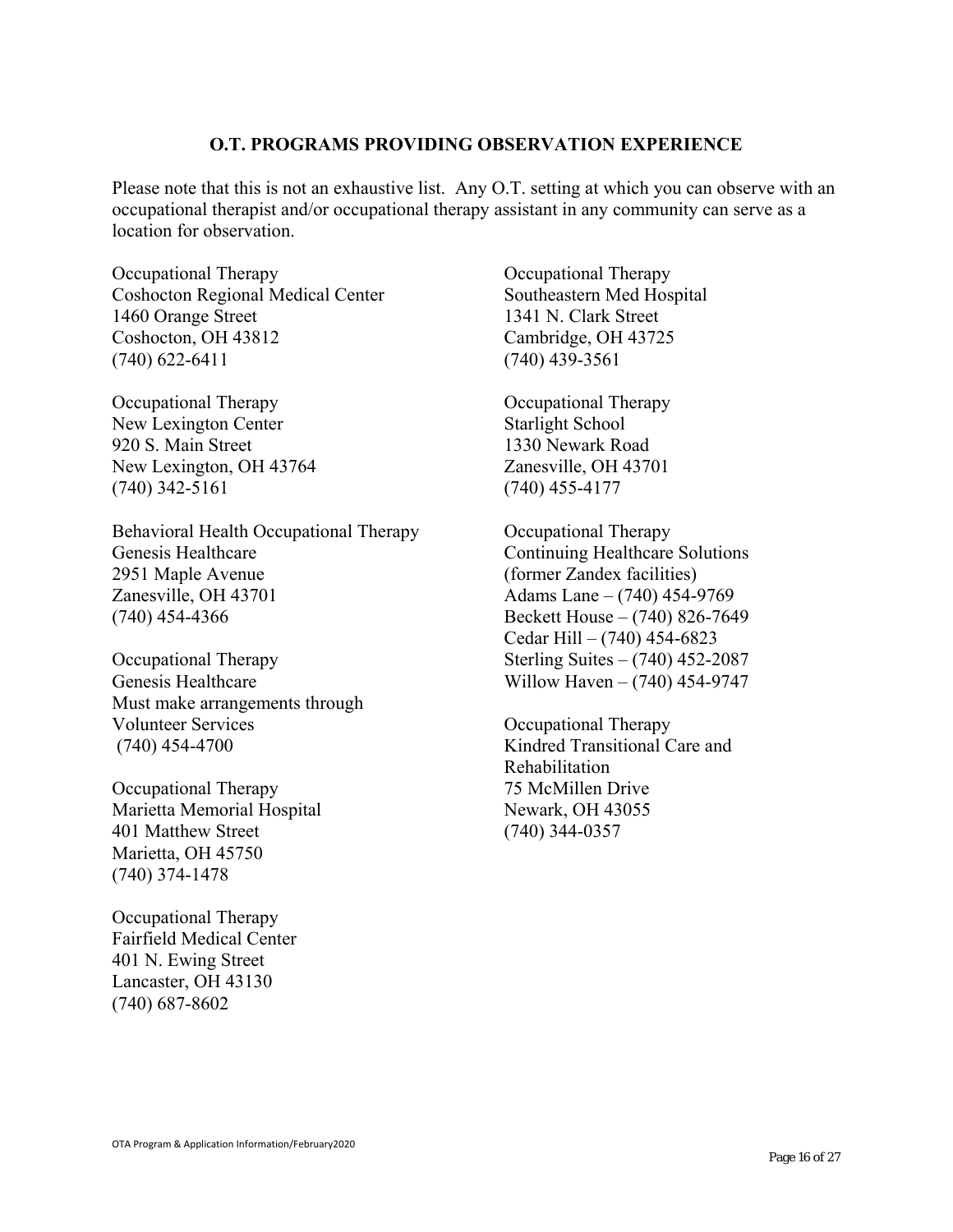**Appendix** 

# **ADDITIONAL FORMS FOR APPLICATION**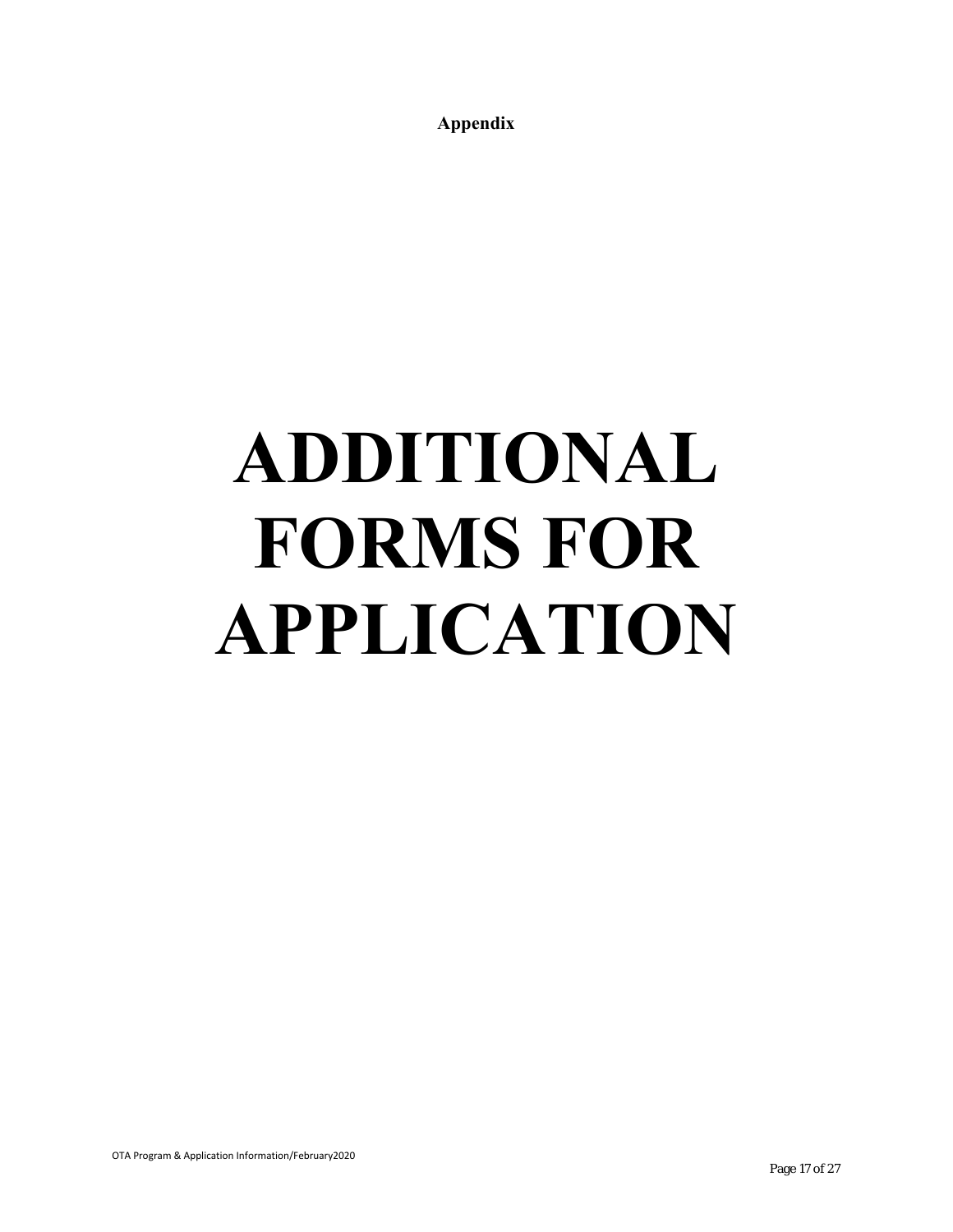#### *Zane State College Occupational Therapy Assistant Program Observation Verification Form*

| <b>Name of Facility</b> |             |
|-------------------------|-------------|
| <b>Student Name</b>     |             |
| Date(s) of Observation  | No. of Hrs. |

Please place a mark in the column that most accurately describes the student's behavior while observing at your facility.

|                                                                     | <b>Exceeded</b><br><b>Expectation</b> | Met<br><b>Expectation</b> | <b>Did Not Meet</b><br><b>Expectation</b> |
|---------------------------------------------------------------------|---------------------------------------|---------------------------|-------------------------------------------|
| <b>Was the student:</b>                                             |                                       |                           |                                           |
| <b>Prompt and On Time</b>                                           |                                       |                           |                                           |
| Professionally/Appropriately<br><b>Dressed</b>                      |                                       |                           |                                           |
| <b>Friendly and</b><br>Courteous                                    |                                       |                           |                                           |
| Did the student:<br>Demonstrate interest<br>(Asked questions, etc.) |                                       |                           |                                           |
| Demonstrate Enthusiasm<br>(Alert, attentive, and engaged)           |                                       |                           |                                           |
| <b>Demonstrate Professional</b><br><b>Behavior</b>                  |                                       |                           |                                           |
| <b>Maintain Confidentiality</b>                                     |                                       |                           |                                           |
| <b>Follow Staff's Instructions at all</b><br>times                  |                                       |                           |                                           |
| Displaya a Positive Attitude                                        |                                       |                           |                                           |

**Other Observation Comments:**

**(OT/OTA Print Name) (OT/OTA Signature and credentials) (Phone Number)** 

Thank you for assisting with the application process

 $\mathcal{L}_\text{max} = \mathcal{L}_\text{max} = \mathcal{L}_\text{max} = \mathcal{L}_\text{max} = \mathcal{L}_\text{max} = \mathcal{L}_\text{max} = \mathcal{L}_\text{max} = \mathcal{L}_\text{max} = \mathcal{L}_\text{max} = \mathcal{L}_\text{max} = \mathcal{L}_\text{max} = \mathcal{L}_\text{max} = \mathcal{L}_\text{max} = \mathcal{L}_\text{max} = \mathcal{L}_\text{max} = \mathcal{L}_\text{max} = \mathcal{L}_\text{max} = \mathcal{L}_\text{max} = \mathcal{$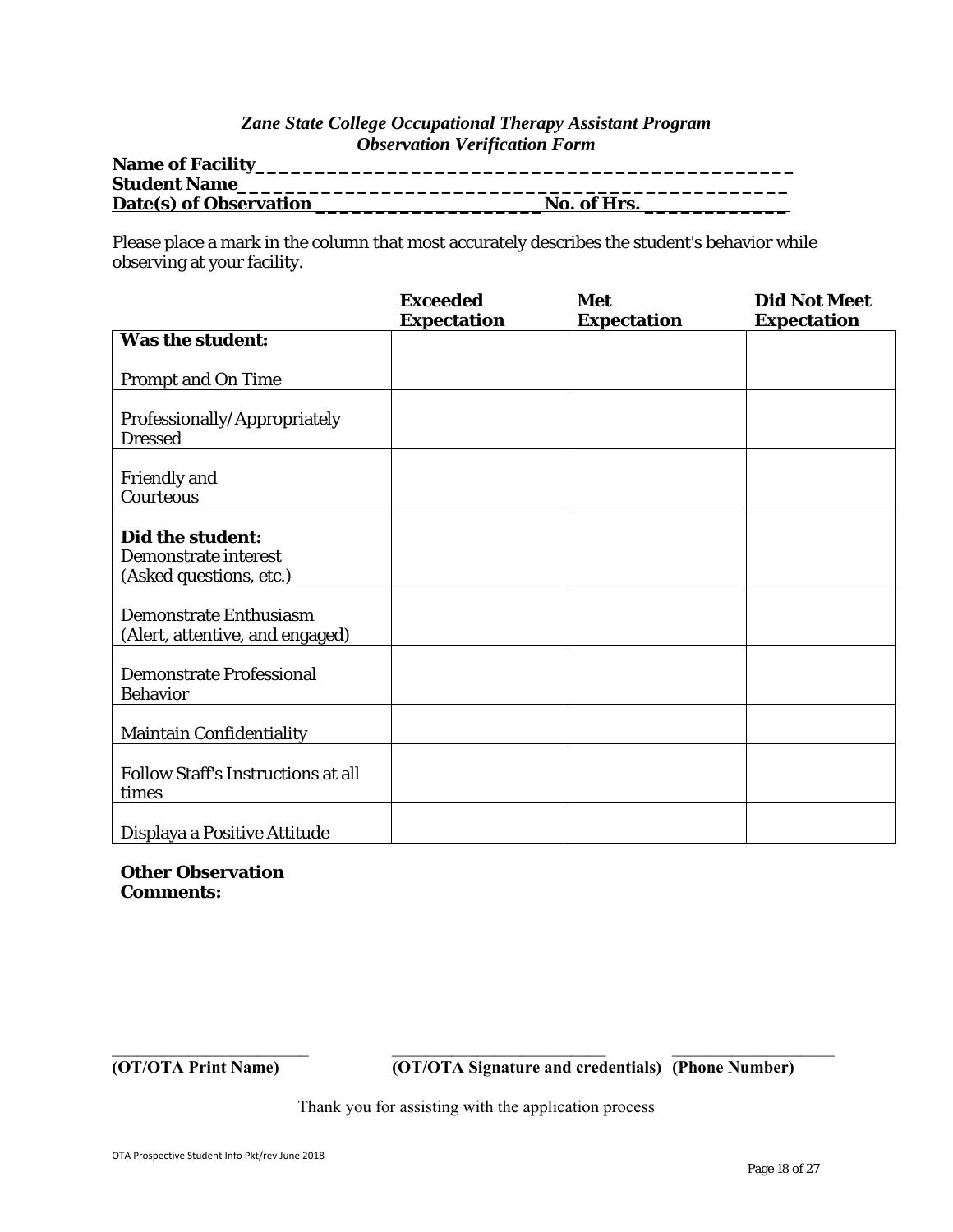#### *Zane State College Occupational Therapy Assistant Program Observation Verification Form*

| <b>Name of Facility</b> |             |
|-------------------------|-------------|
| <b>Student Name</b>     |             |
| Date(s) of Observation  | No. of Hrs. |

Please place a mark in the column that most accurately describes the student's behavior while observing at your facility.

|                                                                     | <b>Exceeded</b><br><b>Expectation</b> | Met<br><b>Expectation</b> | <b>Did Not Meet</b><br><b>Expectation</b> |
|---------------------------------------------------------------------|---------------------------------------|---------------------------|-------------------------------------------|
| <b>Was the student:</b>                                             |                                       |                           |                                           |
| <b>Prompt and On Time</b>                                           |                                       |                           |                                           |
| Professionally/Appropriately<br><b>Dressed</b>                      |                                       |                           |                                           |
| <b>Friendly and</b><br>Courteous                                    |                                       |                           |                                           |
| Did the student:<br>Demonstrate interest<br>(Asked questions, etc.) |                                       |                           |                                           |
| Demonstrate Enthusiasm<br>(Alert, attentive, and engaged)           |                                       |                           |                                           |
| <b>Demonstrate Professional</b><br><b>Behavior</b>                  |                                       |                           |                                           |
| <b>Maintain Confidentiality</b>                                     |                                       |                           |                                           |
| <b>Follow Staff's Instructions at all</b><br>times                  |                                       |                           |                                           |
| Displays a Positive Attitude                                        |                                       |                           |                                           |

**Other Observation Comments:**

**(OT/OTA Print Name) (OT/OTA Sign Name and credentials) (Phone Number)** 

Thank you for assisting with the application process!

 $\mathcal{L}_\text{max} = \mathcal{L}_\text{max} = \mathcal{L}_\text{max} = \mathcal{L}_\text{max} = \mathcal{L}_\text{max} = \mathcal{L}_\text{max} = \mathcal{L}_\text{max} = \mathcal{L}_\text{max} = \mathcal{L}_\text{max} = \mathcal{L}_\text{max} = \mathcal{L}_\text{max} = \mathcal{L}_\text{max} = \mathcal{L}_\text{max} = \mathcal{L}_\text{max} = \mathcal{L}_\text{max} = \mathcal{L}_\text{max} = \mathcal{L}_\text{max} = \mathcal{L}_\text{max} = \mathcal{$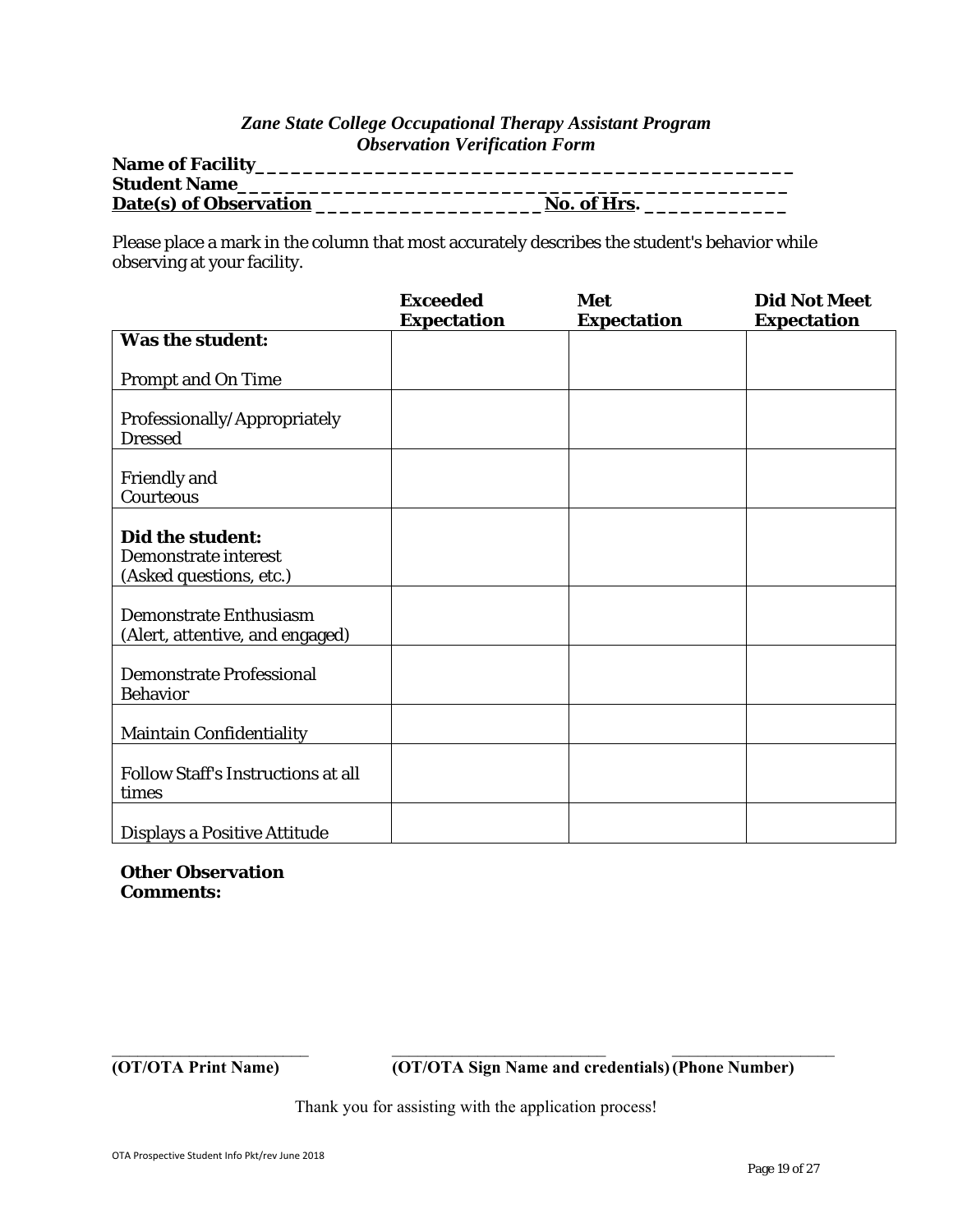#### **ZANE STATE COLLEGE OCCUPATIONAL THERAPY ASSISTANT PROGRAM POTENTIAL STUDENT PROFESSIONAL REFERENCE FORM**

The student named below is applying for admission to the Occupational Therapy Assistant Program at Zane State College. All students applying to this program are required to have a Professional Reference Form completed. This student has requested that you act as his/her professional reference. **Please complete this form beginning on page 2 as thoroughly as possible and place in the envelope provided by the applicant. Seal the reference in the envelope and sign the flap of the envelope across the seal. Return the sealed envelope to the applicant for inclusion in their application folder.** 

The purpose of this reference form is to gain information on skills and abilities desirable for students planning a career in occupational therapy at the professional level. Information from this reference will be one of several factors used in determining the student's qualifications for the Occupational Therapy Assistant Program.

#### I. APPLICANT INFORMATION (to be completed by applicant)

| I do ______ do not waive my rights to review this reference form           |
|----------------------------------------------------------------------------|
|                                                                            |
|                                                                            |
|                                                                            |
| I am requesting that the following person submit a reference on my behalf. |
|                                                                            |
|                                                                            |
|                                                                            |
|                                                                            |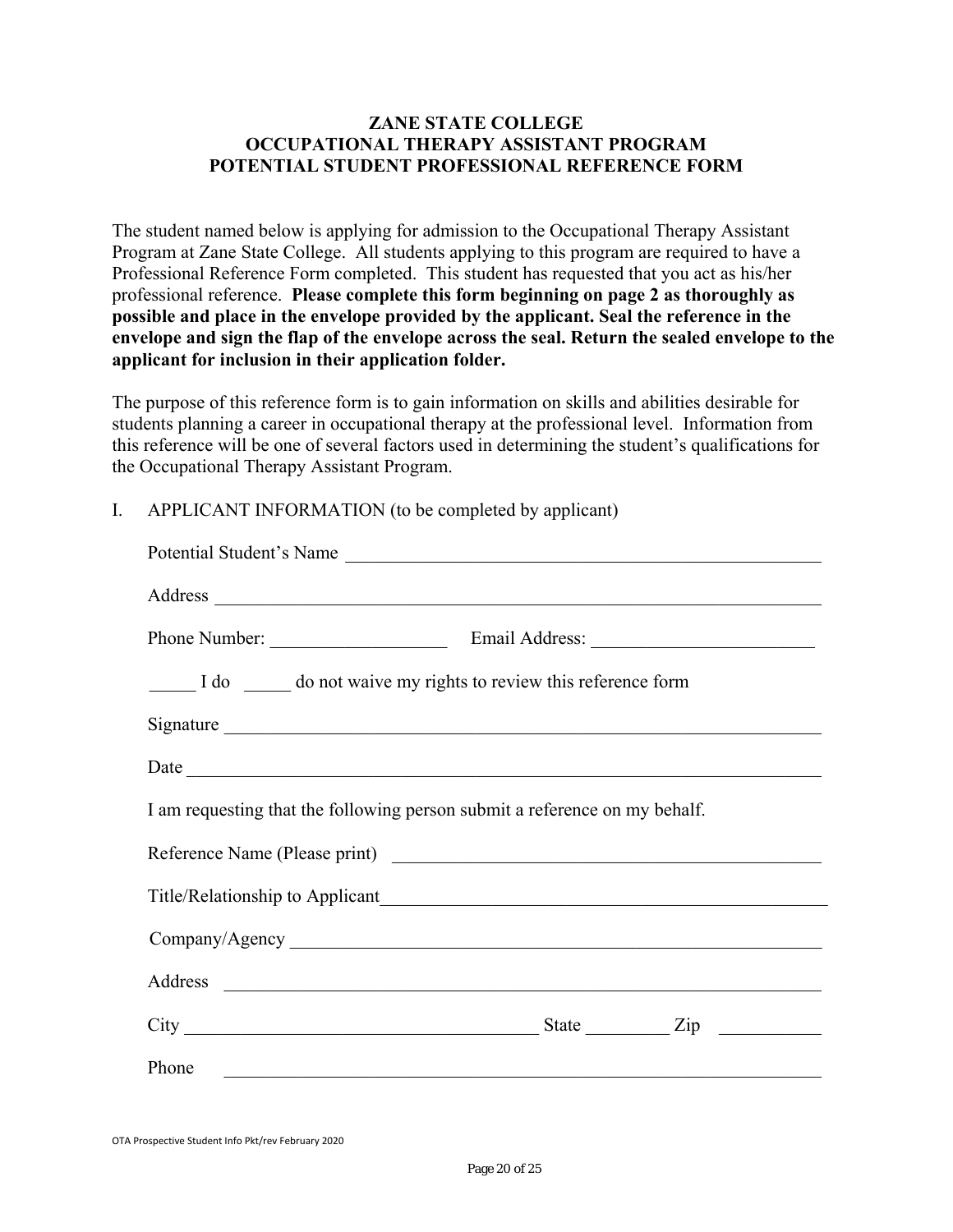#### **Professional Reference**

Please circle one rating for each performance area considering the sub items within each category. Not Applicable (N/A) does not count against the applicant however must be accompanied by an explanation as to why the item is N/A for the applicant or facility.

The student meets the requirement:

 $5 =$  a minimum of 95% of the time  $2 =$  at least 75 % of the time

 $4 =$  at least 90% of the time 1 = less than 75% of the time

3= a minimum of 80% of the time

| Applicant's Name:                          |   |   |   |                |              |     |
|--------------------------------------------|---|---|---|----------------|--------------|-----|
| Professional Behaviors: Does the applicant |   |   |   |                |              |     |
| exhibit:                                   |   |   |   |                |              |     |
| Positive Attitude and flexibility          |   |   |   |                |              |     |
| Fosters helpful communication              |   |   |   |                |              |     |
| Ability to adapt to change                 | 5 | 4 | 3 | $\overline{2}$ | 1            | N/A |
| Managing stressors                         |   |   |   |                |              |     |
| Pleasant demeanor                          |   |   |   |                |              |     |
| Professional Communication Skills          |   |   |   |                |              |     |
| Uses proper grammar                        |   |   |   |                |              |     |
| Monitors and appropriately uses            |   |   |   |                |              |     |
| nonverbal communication                    |   |   |   |                |              |     |
| Handles conflict constructively            | 5 | 4 | 3 | $\overline{2}$ | 1            | N/A |
| Uses assertive communication when          |   |   |   |                |              |     |
| necessary                                  |   |   |   |                |              |     |
| Teamwork                                   |   |   |   |                |              |     |
| Knows and tries to achieve team goals      |   |   |   |                |              |     |
| Anticipates the needs of others            |   |   |   |                |              |     |
| Works well in groups                       | 5 | 4 | 3 | $\overline{2}$ | $\mathbf{1}$ | N/A |
| Shares or pools resources                  |   |   |   |                |              |     |
| Keeps others informed                      |   |   |   |                |              |     |
| Respects diversity                         |   |   |   |                |              |     |
| Personal/Professional Responsibility       |   |   |   |                |              |     |
| Seeks out learning opportunities           |   |   |   |                |              |     |
| Is aware of strengths and weaknesses       |   |   |   |                |              |     |
| Volunteers for additional                  | 5 | 4 | 3 | $\overline{2}$ | 1            | N/A |
| responsibilities                           |   |   |   |                |              |     |
| Is punctual                                |   |   |   |                |              |     |
| Demonstrates initiative                    |   |   |   |                |              |     |
| Asks questions when in doubt               |   |   |   |                |              |     |
| Modifies performance after feedback        |   |   |   |                |              |     |
| Organizational skills                      |   |   |   |                |              |     |
| Maintains neat and orderly workspace       |   |   |   |                |              |     |
| Timely                                     | 5 | 4 | 3 | 2              | $\mathbf{1}$ | N/A |
| Organizes assignments and duties           |   |   |   |                |              |     |
| Comments to support ratings:               |   |   |   |                |              |     |

Professional Reference Signature Print Name Date

 $\mathcal{L}_\mathcal{L} = \mathcal{L}_\mathcal{L} = \mathcal{L}_\mathcal{L} = \mathcal{L}_\mathcal{L} = \mathcal{L}_\mathcal{L} = \mathcal{L}_\mathcal{L} = \mathcal{L}_\mathcal{L} = \mathcal{L}_\mathcal{L} = \mathcal{L}_\mathcal{L} = \mathcal{L}_\mathcal{L} = \mathcal{L}_\mathcal{L} = \mathcal{L}_\mathcal{L} = \mathcal{L}_\mathcal{L} = \mathcal{L}_\mathcal{L} = \mathcal{L}_\mathcal{L} = \mathcal{L}_\mathcal{L} = \mathcal{L}_\mathcal{L}$ 

 $\mathcal{L}_\mathcal{L} = \mathcal{L}_\mathcal{L} = \mathcal{L}_\mathcal{L} = \mathcal{L}_\mathcal{L} = \mathcal{L}_\mathcal{L} = \mathcal{L}_\mathcal{L} = \mathcal{L}_\mathcal{L} = \mathcal{L}_\mathcal{L} = \mathcal{L}_\mathcal{L} = \mathcal{L}_\mathcal{L} = \mathcal{L}_\mathcal{L} = \mathcal{L}_\mathcal{L} = \mathcal{L}_\mathcal{L} = \mathcal{L}_\mathcal{L} = \mathcal{L}_\mathcal{L} = \mathcal{L}_\mathcal{L} = \mathcal{L}_\mathcal{L}$ \_\_\_\_\_\_\_\_\_\_\_\_\_\_\_\_\_\_\_\_\_\_\_\_\_\_\_\_ \_\_\_\_\_\_\_\_\_\_\_\_\_\_\_\_\_\_\_\_\_\_\_\_\_\_\_\_\_\_\_\_\_\_ \_\_\_\_\_\_\_\_\_\_\_\_\_\_\_\_\_\_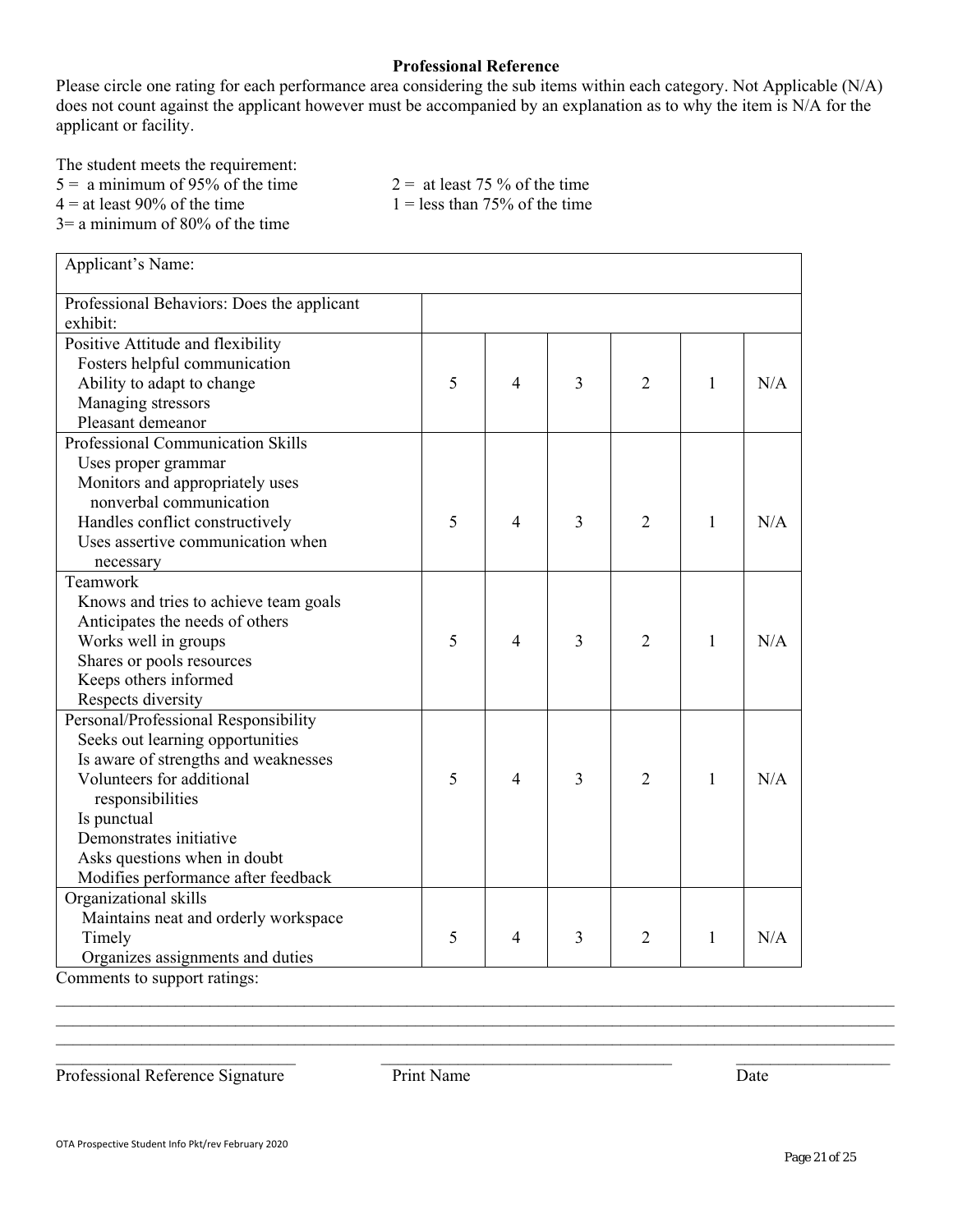#### **ZANE STATE COLLEGE OCCUPATIONAL THERAPY ASSISTANT PROGRAM WRITTEN INTERVIEW QUESTIONS**

 1. Please tell us how you came to know about occupational therapy, what you understand the profession to be, and the skills you have to cause you to believe it is a good profession for you.

 2. Explain your understanding of the role of the occupational therapy assistant within the practice of occupational therapy.

 3. When problems occur in your life, how do you deal with them? What is your process and who, if anyone, do you rely on?

4. Please write a <u>one page autobiography</u> describing experiences you have had in school, work, or life in general that you believe are applicable to a successful future as an occupational therapy assistant.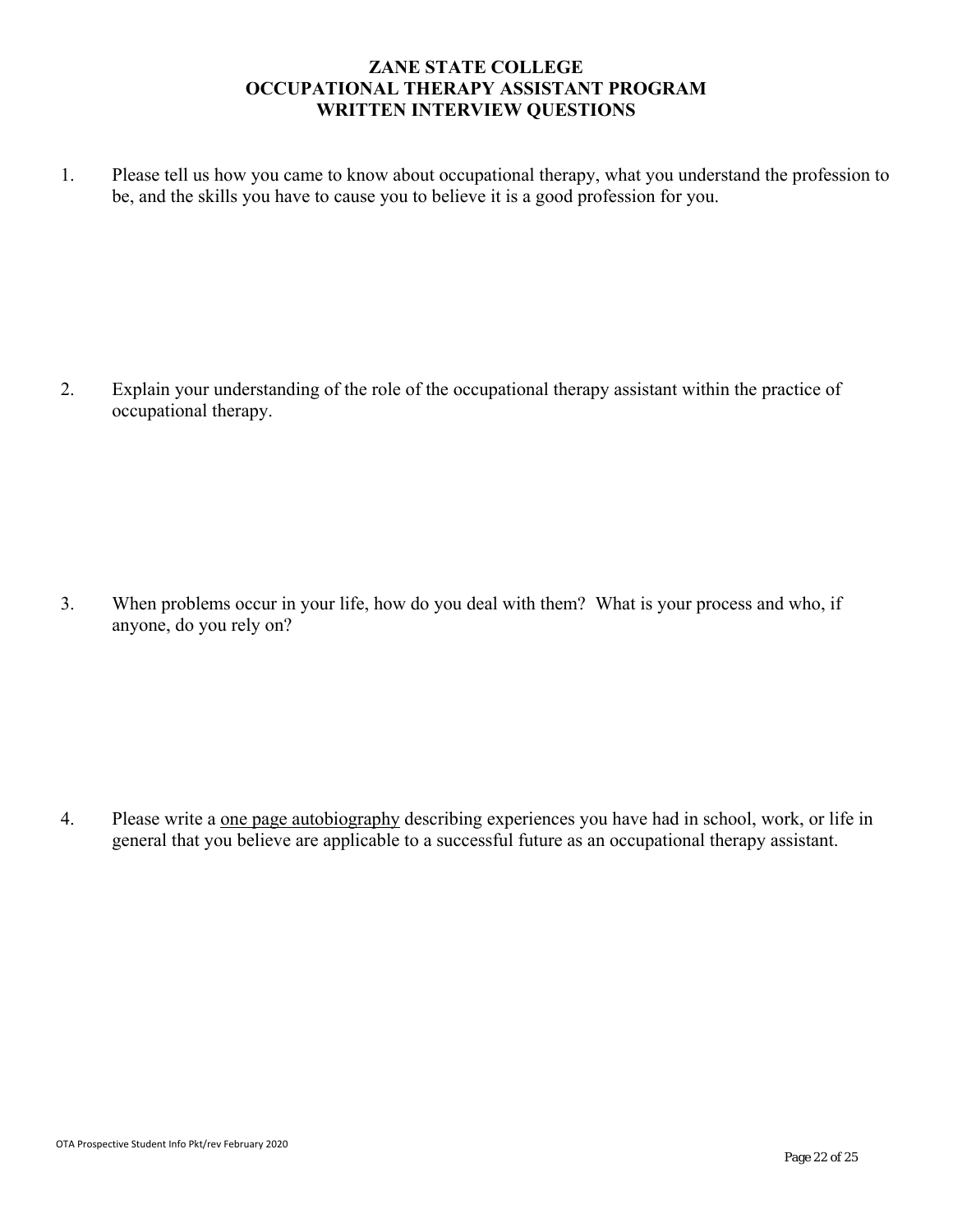#### **ZANE STATE COLLEGE**

#### **Division of Education, Health, and Behavioral Sciences**

#### **Criminal Background Investigation Policy**

Students enrolling in Early Childhood Education, Human Services Assistant, Occupational Therapy Assistant, and Physical Therapist Assistant are required to undergo a criminal background/records investigation, i.e., fingerprinting. Students whose records indicate convictions for crimes which would keep them from having contact with children (by Ohio law) will be ineligible for the ECED, SWKA, OTAP, and PTHA programs.\*

ECED students must submit their fingerprint cards prior to enrolling in their first Education course regardless of quarter. OTAP, SWKA, and PTHA students must submit their fingerprint cards in the fall quarter of the first year after acceptance into their programs.

\* This policy is based on Ohio Senate Bill #38 effective October 1, 1993. Student's rights' of appeal will be explained to them upon request and in a one to one consultation with their faculty advisor.

#### **Responsibility for Initiating Criminal Background/Records Investigation**

In response to Ohio Senate Bill #38 and subsequent admission requirements for Criminal Background/Records Investigation in ECED, SWKA, OTAP, and PTHA programs, the student is responsible for:

• Providing evidence of state of Ohio residency for the past five (5) years.

or

 If a student cannot provide proof of Ohio residency for the past five (5) years, the fingerprint card will be submitted to the FBI.

- Taking forms provided by Zane State College to their local law enforcement agency for the purpose of being fingerprinted and then returning the forms to the college.
- Paying appropriate college fees associated with the cost to the college for the records investigations.
- Additional or repeated background checks and related fees when the student reenters the ECED, SWKA, OTAP, or PTHA program after having been withdrawn.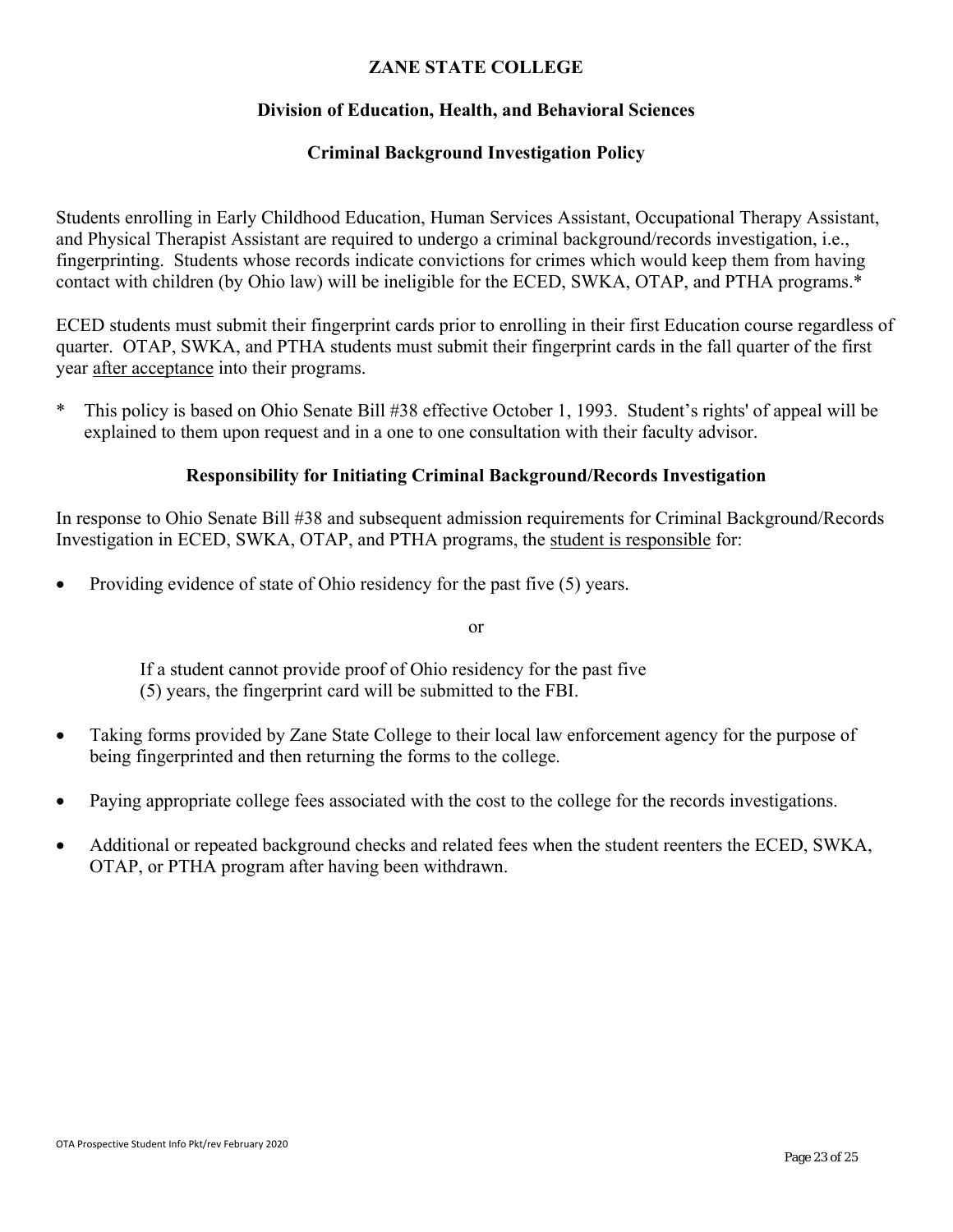

## **Occupational Therapy Assistant (OTAP)** Course of Study 2019-2020

| <b>Summer Session I</b>                                                           |                                                                                                                                                                    |   |                      | Fall I |                                       |                                                                                                                                                                                                          |   |                      | Spring I |                                                  |                                                                |   |                      |  |
|-----------------------------------------------------------------------------------|--------------------------------------------------------------------------------------------------------------------------------------------------------------------|---|----------------------|--------|---------------------------------------|----------------------------------------------------------------------------------------------------------------------------------------------------------------------------------------------------------|---|----------------------|----------|--------------------------------------------------|----------------------------------------------------------------|---|----------------------|--|
| Course ID                                                                         | <b>Course Name</b>                                                                                                                                                 |   | T/B/G Credits Ck off |        | Course ID                             | <b>Course Name</b>                                                                                                                                                                                       |   | T/B/G Credits Ck off |          | Course ID                                        | <b>Course Name</b>                                             |   | T/B/G Credits Ck off |  |
| <b>BIOL 2400</b>                                                                  | Anatomy and Physiology I                                                                                                                                           | G | 3                    |        | <b>BIOL 2420</b>                      | Anatomy and Physiology II                                                                                                                                                                                | G | 3                    |          | OTAP 1302                                        | Directed Practice in Physical<br>Dysfunction and Mental Health | T | $\mathbf{1}$         |  |
| <b>BIOL 2410</b>                                                                  | Anatomy and Physiology I Lab                                                                                                                                       | G | $\mathbf{1}$         |        | <b>BIOL 2430</b>                      | Anatomy and Physiology II Lab                                                                                                                                                                            | G | $\mathbf{1}$         |          | <b>OTAP 1520</b>                                 | Mental Health Concepts and<br>Techniques for OTA               | T |                      |  |
| <b>ENGL 1500</b>                                                                  | Composition I                                                                                                                                                      | G | 3                    |        | <b>HLTH 1730</b>                      | Disease and the Disease Process                                                                                                                                                                          | B | $\overline{2}$       |          | <b>OTAP 2170</b>                                 | Physical Dysfunction in Occupational<br>Therapy                | T | 5                    |  |
| <b>FYEX 1010</b>                                                                  | <b>First Year Success Strategies</b>                                                                                                                               | B | 1                    |        | OTAP 1070                             | Foundations of Occupational Therapy                                                                                                                                                                      | T | $\overline{2}$       |          |                                                  | *Communication Elective                                        | G | 3                    |  |
| <b>HLTH 1210</b>                                                                  | <b>Medical Terminology</b>                                                                                                                                         | B | $\overline{2}$       |        | OTAP 1130                             | Fundamentals of Occupation and<br>Occupational Analysis                                                                                                                                                  | Т | $\overline{4}$       |          |                                                  | *English Elective                                              | G | 3                    |  |
| <b>PSYC 1010</b>                                                                  | Introduction to Psychology                                                                                                                                         | G | 3                    |        | <b>SOCI 1010</b>                      | Introduction to Sociology                                                                                                                                                                                | G | $\overline{3}$       |          |                                                  |                                                                |   |                      |  |
|                                                                                   | <b>Total</b>                                                                                                                                                       |   | 13                   |        |                                       | Total                                                                                                                                                                                                    |   | 15                   |          |                                                  | Total                                                          |   | 16                   |  |
| Curriculum Summary: General (G)/ Basic (B) = 31 Hours<br><b>Summer Session II</b> |                                                                                                                                                                    |   |                      |        | Technical $(T) = 35$ Hours<br>Fall II |                                                                                                                                                                                                          |   |                      |          | Total Curriculum Hours= 66<br><b>Spring II</b>   |                                                                |   |                      |  |
| Course ID                                                                         | <b>Course Name</b>                                                                                                                                                 |   | T/B/G Credits Ck off |        | Course ID                             | <b>Course Name</b>                                                                                                                                                                                       |   | T/B/G Credits Ck off |          | <b>Course Name</b><br>T/B/G Credits<br>Course ID |                                                                |   | Ck off               |  |
|                                                                                   |                                                                                                                                                                    |   |                      |        | <b>MATH 1650</b>                      | <b>Statistics</b>                                                                                                                                                                                        | G | $\overline{3}$       |          | <b>OTAP 2320</b>                                 | Practicum I (Term I)                                           | Т |                      |  |
|                                                                                   |                                                                                                                                                                    |   |                      |        | <b>OTAP 2100</b>                      | Physical Agent Modalities in<br>Occupational Therapy                                                                                                                                                     | T | $\mathbf{1}$         |          | <b>OTAP 2330</b>                                 | Seminar II (Full semester)                                     | T | 1                    |  |
|                                                                                   |                                                                                                                                                                    |   |                      |        | OTAP 2210                             | Occupational Therapy in Geriatrics and<br><b>Alternative Settings</b>                                                                                                                                    | T | $\overline{4}$       |          | <b>OTAP 2420</b>                                 | Practicum II (Term II)                                         | T | 4                    |  |
|                                                                                   |                                                                                                                                                                    |   |                      |        | <b>OTAP 2250</b>                      | Occupational Therapy in Pediatrics                                                                                                                                                                       | T | 5                    |          |                                                  |                                                                |   |                      |  |
|                                                                                   |                                                                                                                                                                    |   |                      |        |                                       |                                                                                                                                                                                                          |   |                      |          |                                                  |                                                                |   |                      |  |
|                                                                                   | <b>Total</b>                                                                                                                                                       |   |                      |        |                                       | Total:                                                                                                                                                                                                   |   | 13                   |          |                                                  | Total                                                          |   | $\mathbf{9}$         |  |
|                                                                                   | audit and consult with the program advisor for the appropriate course(s) that meet teh computer literacy requirement.<br><b>*ADDITIONAL INFORMATION ON REVERSE</b> |   |                      |        |                                       | NOTE: Students must complete the computer literacy requirement in order to graduate which may be met through competency testing or completion of a program specific computer course. Refer to the degree |   |                      |          |                                                  |                                                                |   |                      |  |